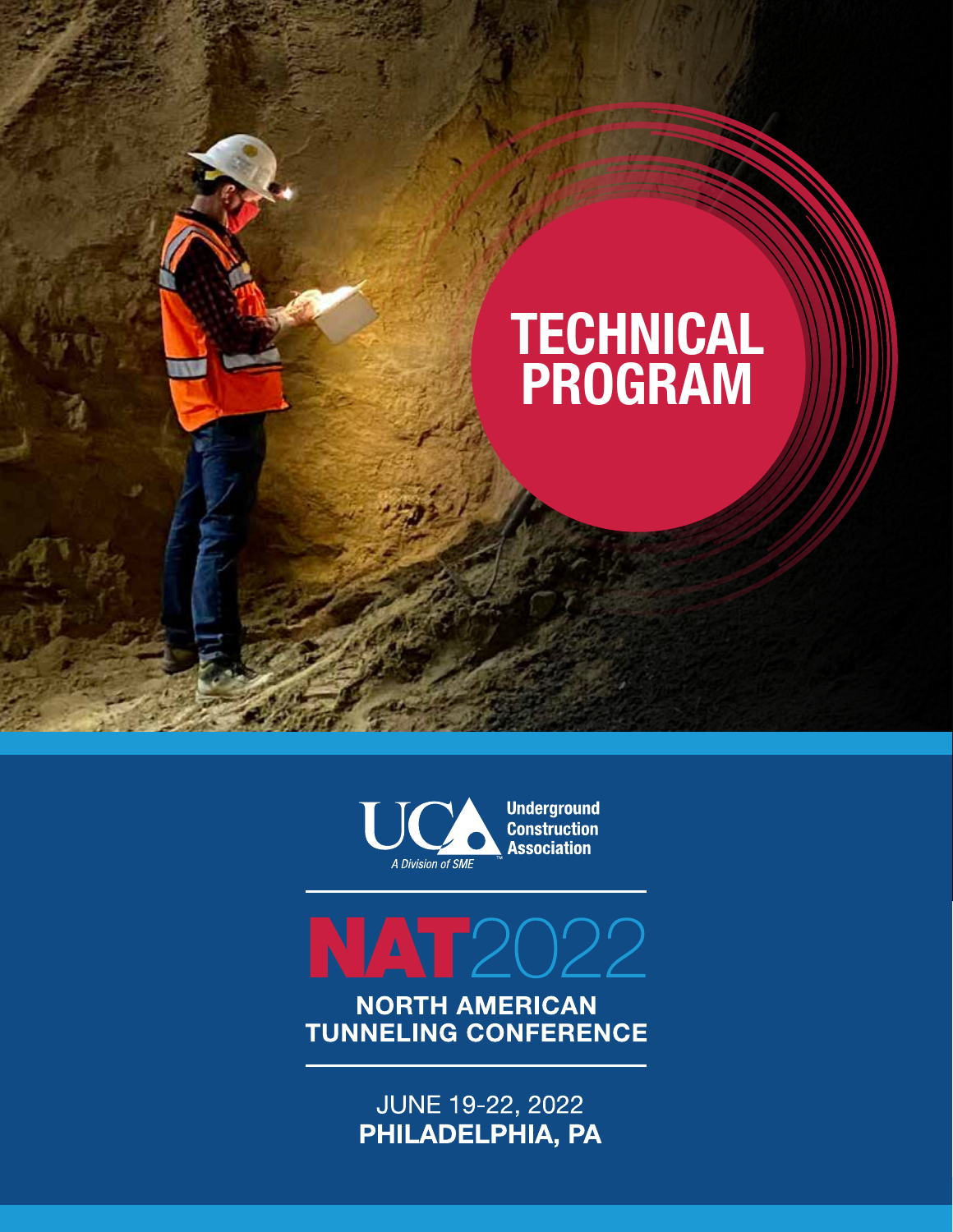# **NAT 2022 TECHNICAL PROGRAM**

**TECHNICAL** PROGRAM

### **Monday, June 20, 2022 | 8:30 AM - 9:45 AM | Salon EF, Level 5**

### **Opening Plenary – UCA Awards Session**

UCA honors the remarkable 2022 Award Winners. Kick off NAT 2022 and celebrate excellence in the underground construction industry.

### **UCA AWARD RECIPIENTS**

**UCA Lifetime Award** William W. Edgerton

**UCA Muddy Boots Award** Christophe Bragard

**UCA Outstanding Educator** Jamal Rostami

**UCA Person of the Year** Leonard A. Worden

**UCA Project of the Year \$50M to \$500M** Atlanta Raw Water Supply Program – City of Atlanta, PC Russell JV, River to Tap/Stantec JV, River to Tap, Black & Veatch

**UCA Project of the Year \$50M to \$500M** Bergen Point WWTP Outfall Replacement Project – OHLA USA/ Posillico/SELI Overseas

#### **UCA Project of the Year Less than \$50M**

Dig Greenville – Reedy River Basin Sewer Tunnel Project – Renewable Water Resources, Black & Veatch, Super Excavators/CMCRAJV

#### **UCA Technical Innovation of the Year**

Southland Mole JV Project – Southland Mole JV, Aldea Services, Robbins

> **UCA Young Member Award** Aswathy Sivaram

### **Case Histories: TBM Performances & Challenges I Salon H**

#### **10:00 AM**

*Chairs: Jimmy McGauley, Barnard Construction Co. Inc., Bozeman, MT Andre Solecki, Hatch, Mississauga, Canada*

### **Introductions 10:00 AM - 10:05 AM**

### **The Northeast Boundary Tunnel – A TBM Performance Review**

#### **10:05 AM - 10:30 AM**

*Authors: Elisa Comis; McMillen Jacobs, Alexandria, Virginia, United States, Yama Ebrahimi; Belstar Inc., Washington DC, Jeffrey Peterson; District of Columbia Water and Sewer Authority (DC Water), Washington, District of Columbia, United States*

Construction of the Northeast Boundary Tunnel (NEBT), the last leg of the Anacostia River Tunnel System on DC Water's Clean Rivers Project, started in September 2018 and was completed in April 2021. The 26ft- bore earth pressure balance (EPB) tunnel boring machine (TBM) mined 26,737ft at elevations between 80 to 160 feet below ground. Approximately 55 percent of the tunnel was cut through lower predominantly coarse- grained facies (PTX) and the remainder was cut through upper predominantly Over-consolidated fine grained plastic material facies (P/A). Mixed face conditions were encountered in the transition from the P/A to the PTX and vice versa. This paper will review the performance of the TBM that mined the NEBT through several unique challenges, including 8,000 feet (2,440m) of tunneling under the heavily developed Rhode Island Avenue corridor, major sensitive structures, cast iron water distribution mains and other sensitive utilities.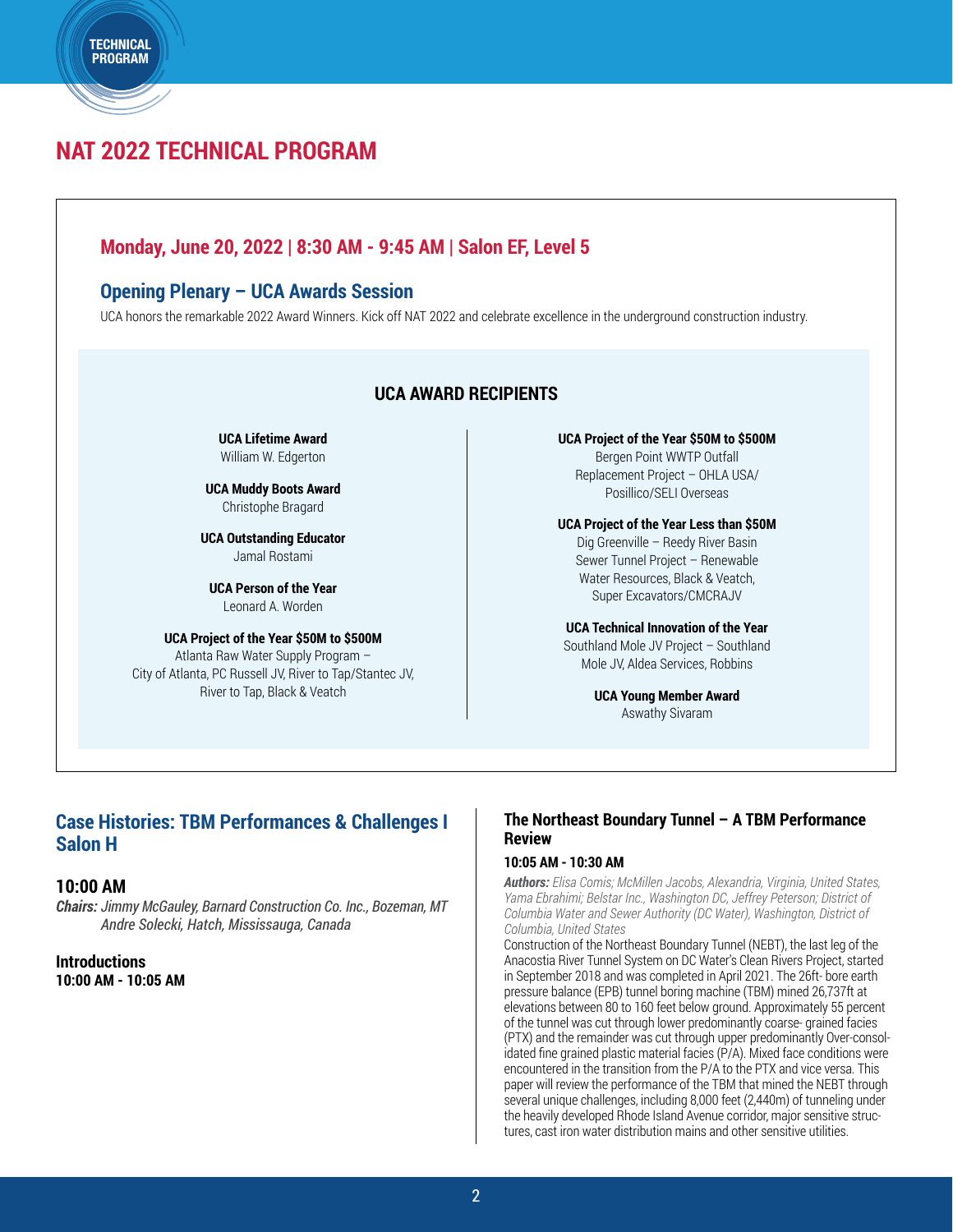

### **Cutterhead Inspection and Maintenance on the Coxwell Bypass Tunnel Project in Toronto, ON**

#### **10:30 AM - 10:55 AM**

*Authors: William Hodder; JayDee Tunneling Int, Toronto, Ontario, Canada, Ehsan Alavi; JayDee Tunneling Int, Toronto, Ontario, Canada, Muhib Hussain; Jay Dee Cabada, Toronto, Ontario, Canada*

Disc Cutter Wear is influenced by several geological and technical factors and excessive wear can have a major impact on the excavation efficiency of Tunnel Boring Machines (TBM). Disc cutter replacement events cause a disruption to the construction schedule, incur extra costs and should be minimized throughout the length of the project. A well-executed cutterhead inspection and maintenance plan can help mitigate abrupt cutterhead interventions and reduce its effect on project schedule and cost. This paper examines cutterhead inspection and disc cutter replacement events as well as subsequent wear data for the 10.5 km long, 6.3 m diameter Coxwell Sanitary Bypass Tunnel in Toronto, Ontario.

### **Design and Construction of NEORSD's Doan Valley Storage Tunnel System**

### **10:55 AM - 11:20 AM**

*Authors: Dan Dobbels; McMillen Jacobs Associates, Mayfield Heights, Ohio, United States, Tim O'Rourke; Wade Trim, Cleveland, Ohio, United States, Chris Lynagh; McNally Tunneling Corporation, Westlake, Ohio, United States, Rick Vincent; Northeast Ohio Regional Sewer District (NEORSD), Cleveland, Ohio, United States, Karrie Buxton; Northeast Ohio Regional Sewer District (NEORSD), Cleveland, Ohio, United States*

The Doan Valley Storage Tunnel Project in Cleveland Ohio was constructed to control CSOs. It is a complex system of three tunnels ranging from 8.5 to 18 feet in diameter with a total length of about 2.3 miles that was put into operation in mid-2021. The project lies within and below the cultural, educational and medical hub of Cleveland, which presented unique design and construction challenges. This paper provides a case history of the design and construction, with particular attention given to lessons learned in devising a large tunnel system that can carry both dry and wet weather flows constructed in shallow rock within a flood plain area and vibrant urban center.

### **Seattle's Ship Canal Water Quality Project – Curved Microtunnel Drive**

#### **11:20 AM - 11:45 AM**

*Authors: Chris Breeds; SubTerra, Inc., North Bend, Washington, United States, Dennis Molvik; Norhwest Boring, Inc., Woodinville, Washington, United States, Don Gonzales; Northwest Boring, Inc., Woodinville, Washington, United States*

Northwest Boring, Inc. deployed a skinned up AVN 2000 Microtunnel Boring Machine (MTBM) to install 118-in OD reinforced concrete pipe sections along an alignment between the Fremont Jacking Shaft and the 3rd Avenue Receiving Shaft for the SCWQ Project. The alignment included: a 67-ft straight section, a 367-ft curved section mined along a 650-ft radius, and a 182-ft straight section. This paper describes the project planning and design, manufacturing, equipment installation in the 90-ft deep Jacking Shaft, egress through the secants and microtunnel operations required to complete the shaft and install the required casing pipes.

### **Design: Tunnel Lining Design Salon AB**

*Sponsored by Watson Bowman Acme*

### **10:00 AM**

*Chairs: Peter Kottke, Arup, Saint Paul, MN Hamed Saghaeian-Nejad, Michels Corp, Secaucus, NJ*

**Introductions 10:00 AM - 10:05 AM**

### **Hard Rock Pressure Tunnel Final Lining Design Guide Summary**

#### **10:05 AM - 10:30 AM**

*Author: Nick Chen; Jacobs Engineering, Boston, Massachusetts, United States*

Pressure tunnel includes water-supply tunnels and tunnels for hydroelectrical power plants. Its design principles are different from that of water/ wastewater/conveyance or transportation tunnels. Though theoretical pressure tunnel design guidelines exist, a concise guide to summarize these guidelines to facilitate the planning and design of a pressure tunnel program is still needed. The purpose of this paper is to fulfill this need. It first provides key pressure tunnel design concepts in hard rock environment; then, it illustrates associated final lining design principles, including the design of un-reinforced concrete lining, reinforced concrete lining, and steel lining. Design examples will also be provided.

### **Design of Precast Segmental Tunnel Lining for Pawtucket CSO Tunnel Project**

#### **10:30 AM - 10:55 AM**

*Authors: Irwan Halim; AECOM, Chelmsford, Massachusetts, United States, Seung Han Kim; AECOM, New York, New York, United States, Vojtech E Gall; Gall Zeidler Consultants, New York, New York, United States, Benno Ring; Gall Zeidler Consultants, New York, New York, United States*

This paper will describe design of precast segmental tunnel lining for the Pawtucket CSO Tunnel Project in Providence, Rhode Island. The tunnel is 11,700 LF long with 30-foot finished diameter to be constructed in complex sedimentary rocks. Special features of the segments include a large keystone and no connector used on radial joints. The typical segments will be steel fiber reinforced, and hybrid segments with additional steel rebars and shear bicones will be used around the adit openings without use of any structural framing. The important design considerations will be discussed, including special 3D segment to adit connection analyses performed.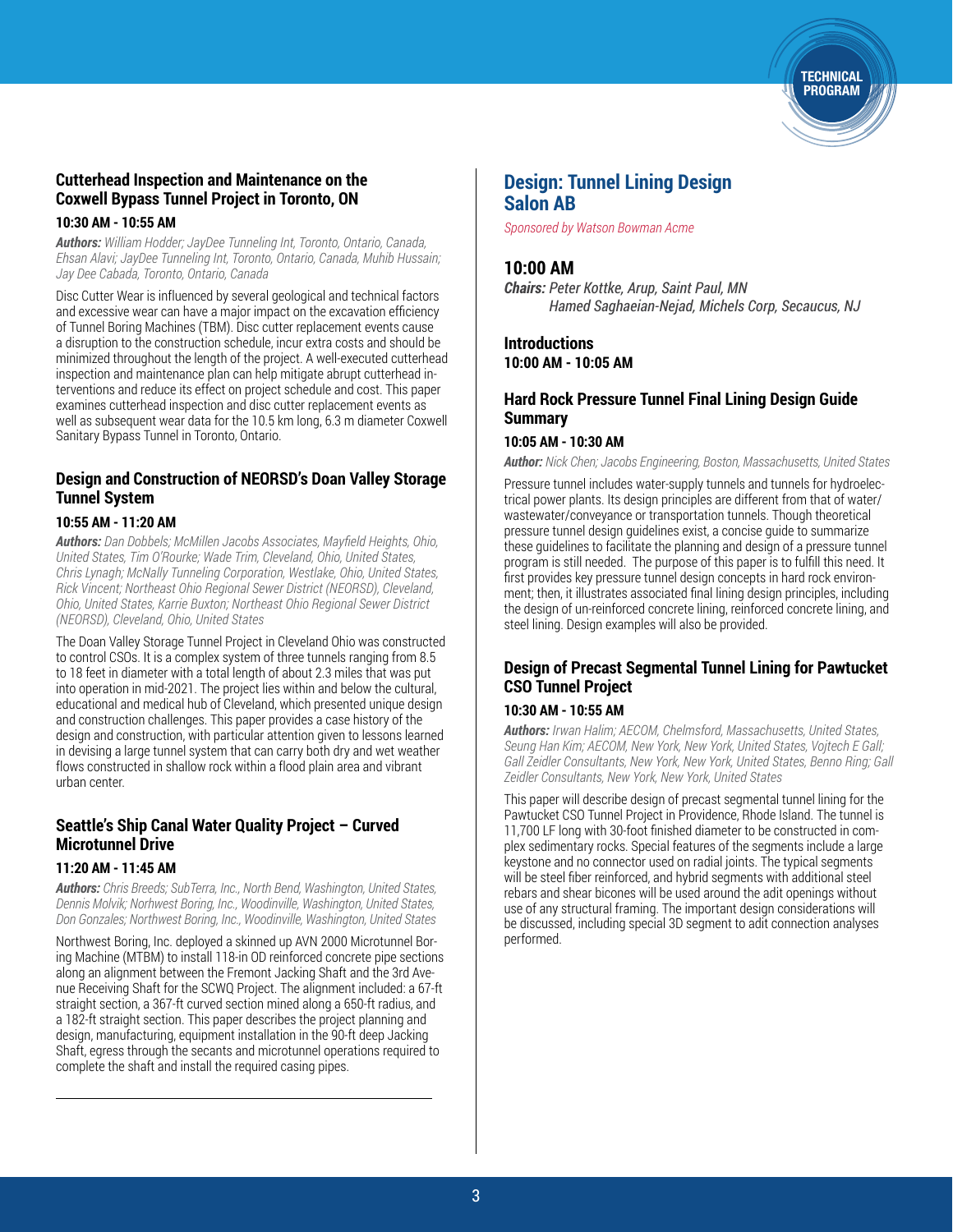### **Analysis and Design of Tunnel Lining Through a Potentially Displaceable Fault**

### **10:55 AM - 11:20 AM**

*Authors: Seung Han Kim; AECOM, Oakland, California, United States, Carlos Jaramillo; Marsh Wagner, San Francisco, California, United States, Chu-Chieh Jay Lin; AECOM, Oakland, California, United States, John Roadifer; AECOM, Oakland, California, United States, Mourad Attalla; AECOM, Oakland, California, United States, Theodore Feldsher; Vice President, Dams & Mining Division Manager, Oakland, California, United States*

Lifelines in seismic regions of the world seldom can escape crossing active faults. Cities in California have been mitigating this risk constructing improved fault crossings. This paper discusses the analyses and design of the lining for a tunnel carrying a water conveyance pipeline through a fault that can potentially displace during a major earthquake event. The paper presents expected fault displacement, fault width and orientation respective to the tunnel, characterization of the ground surrounding the tunnel and its interaction with the lining, performance required of the lining. Several other fault crossings will also be presented and discussed.

### **Thrust Jack Loading of Large Diameter TBM Tunnel Lining 11:20 AM - 11:45 AM**

*Authors: Mike Mooney; Colorado School of Mines, Golden, Colorado, United States, Haotian Zheng, Colorado School of Mines, Golden, Colorado, United States, Clay Naito, Spencer Quiel, Joseph Ouyang, Lehigh University*

Large diameter segmental lining systems are increasingly being adopted for highway and transit tunnels in North America. Thrust jack loading becomes a governing segment design load case for large diameter lining. This paper addresses the limit state analysis and design approach used in current practice, the behavior of SFRC and hybrid reinforced segments when thrust jack loaded, and the behavior of 18 in. thick, 45 ft diameter segments subjected to thrust jack loading to failure.

### **Planning: Underground Project Delivery Salon CD**

### **10:00 AM**

*Chairs: Albert Soliz, LA Metro, Los Angeles, CA Jennifer Sketchley, McMillen Jacobs, San Francisco, CA* 

### **Introductions**

**10:00 AM - 10:05 AM**

### **Benefits and Challenges of Progressive Design-Build Procurement – Atlanta Plane Train Project**

#### **10:05 AM - 10:30 AM**

*Authors: Lizan N. Gilbert; Guy F. Atkinson Construction, Austin, Texas, United States, John Murray; McMillen Jacobs Associates, Roseland, New Jersey, United States, Rob Gould; Guy F. Atkinson Construction, Austin, Texas, United States, Daniel Ebin; McMillen Jacobs Associates, Chicago, Illinois, United States, Gabrielle Ferro; Guy F. Atkinson Construction, Atlanta, Georgia, United States*

The flexibility of the progressive design-build approach at the Plane Train Tunnel West Extension (PTTWE) Project at Hartsfield-Jackson Atlanta International Airport has provided opportunities for collaboration between the design-builder, design engineer, and owner and the implementation of innovative design and construction approaches. The innovations have in some cases reduced cost and/or improved project schedule. However, in some cases, these approaches were initiated to reduce risk and improve certainty, with an increase in cost to the project. The progressive design-build approach has also allowed for pricing of work to occur in phases. While this has allowed for pricing to be performed with better project understanding and therefore less contingency, the numerous cost proposals have been a challenge for the project schedule. This paper will discuss the benefits and challenges of the progressive design-build approach.

### **Built to Last? A UK Initiative to Prepare for Future Tunnel Asset Management**

#### **10:30 AM - 10:55 AM**

*Authors: Martin Knights; Chairman LBA ltd London UK, Dorking, Surrey, United Kingdom* 

The UK Construction Industry Research and Information Association (CIRIA) is researching and preparing new guidance on Tunnel Asset Management. Engaging with the wider tunnelling community, worldwide, will be crucial in its preparation. When published it will present the current state of the art in terms of good practice and support asset owners preparing for the future, including taking advantage of recent innovations and advances in technology. It will provide the industry with a trusted practical guide that will support technical and commercial decision making and be valuable for a spectrum of stakeholders including consultants, contractors, planners, insurers, academia and government. The paper and presentation will describe the above initiative and share what the authors believe will be future of tunnel asset management.

### **From Mandate to Milestone: Implementing a Major CSO Program in 7 Years**

#### **10:55 AM - 11:20 AM**

*Author: Justin Carl, RiverRenew, District of Columbia*

RiverRenew is a major infrastructure program to address combined sewer overflows (CSOs) to Alexandria, VA's waterways. RiverRenew is one of the most expeditious CSO programs in the United States - resulting from political pressures and a new law requiring the abatement of CSOs by July 2025. This paper will focus on the technical solution - a storage/conveyance tunnel system designed to comply with strict regulatory requirements, the Program's design-build procurement approach to meet the aggressive schedule, and the selection of the right alternative to meet the needs of the community and Alexandria, VA's unique political landscape.

### **PANEL DISCUSSION**

*Chair: Matthew Crow*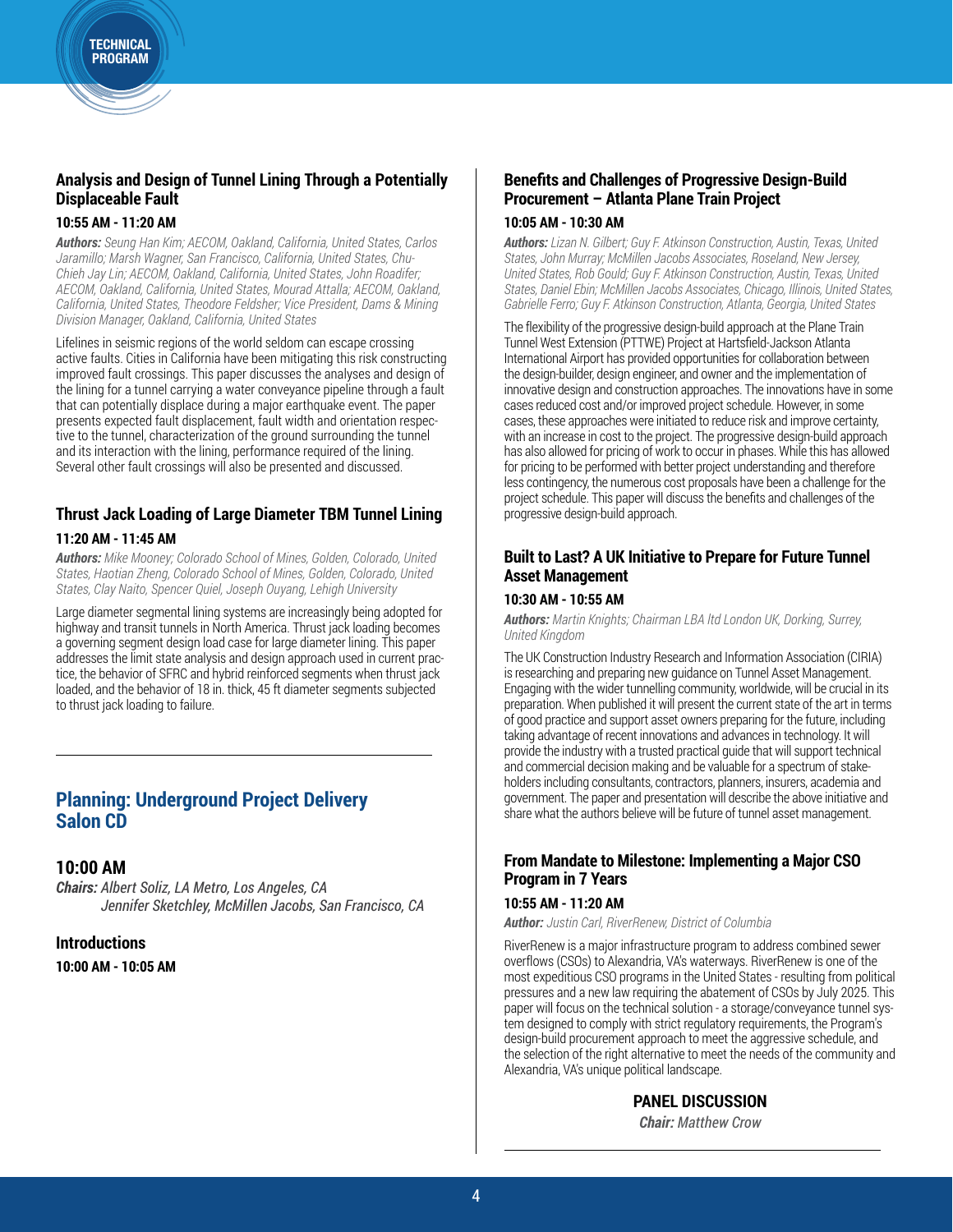### **Technology: Construction Innovation Salon G**

### **10:00 AM**

*Chairs: Shawna Von Stockhausen, Mott MacDonald, San Jose, CA Ike Isaacson, Brierley Associates, Milwaukee, WI* 

### **Introductions**

**10:00 AM - 10:05 AM**

### **E-Power Pipe®: Two-stage Trenchless Method for Long Drives in Small Diameters**

#### **10:05 AM - 10:30 AM**

*Authors: Peter Schmaeh; Herrenknecht AG, Schwanau-Allmannsweier, Baden-Wurttemberg, Germany, Tobias Engel; Herrenknecht AG, Schwanau-Allmannsweier Baden-Wurttemberg*

The E-Power Pipe® technology was developed for the trenchless installation of protective pipes and pipelines of 10" to 28" diameter, over long distances of more than 4,000 ft. The two-stage process combines elements from HDD and microtunnelling technology. A MTBM excavates the borehole using a specially designed, temporary jacking pipe. A rack and pinion jacking frame pushes the equipment and pulls in the prefabricated pipestring in a second step. The AVNS slurry microtunnelling machine is equipped with a jet pump. A new generation of small hard rock cutting wheels complements this considerable achievement for the tunnelling industry.



### **Precision Drilling for the Pardee Chemical Feed Shaft Project**

**TECHNICAL** PROGRAM

#### **10:30 AM - 10:55 AM**

*Authors: Ashim Gajurel; McMillen Jacobs Associates, Oakland, California, United States, William Brown; Shaft Drillers International, Mt Morris, Pennsylvania, United States, Thomas Pennington; McMillen Jacobs Associates, San Francisco, California, United States, Emily Sing; East Bay Municipal Utility District*

The Pardee Chemical Feed Shaft Project involves construction of two new chemical feed shafts to improve raw water treatment capabilities at the East Bay Municipal Utility District's (EBMUD) Pardee Reservoir in Valley Springs, California. The project includes construction of two 250-foot-deep (76 m), 16-inch-diameter (405 mm) stainless steel chemical feed shafts that penetrate an existing 8-foot-diameter (2.4 m) concrete- lined conveyance tunnel. The design approach required that the shafts be installed within a strict verticality tolerance (0.1%) which necessitated the use of directional drilling techniques. Precision drilling was critical to ensure that the shafts penetrated the tunnel in their planned locations and to ensure the installed chemical feed lines would function as designed. Additional challenges to the project included extremely limited access to the tunnel due a requirement to maintain the tunnel in service during construction. This paper discusses the overall design and construction approach for the project, including unanticipated conditions that the project team faced and how these conditions were managed and overcome through a collaborative approach between the contractor, designer, and owner.

### **Vintage TBM Cuts Months off Schedule in San Antonio 10:55 AM - 11:20 AM**

*Authors: Cody Edwards; SAK, San Antonio, Texas, United States, Ross Webb; SAK, San Antonio, Texas, United States*

Five miles of soft ground tunnel excavation for the SAWS W-6 project finished months early despite difficult conditions. Success was achieved using TBMs and other equipment built long before most of the crew was even born. The old school means and methods easily adapted to the conditions encountered and were the key to the project's success. Unfortunately, an industry trend is to specify more "advanced" equipment which can sacrifice adaptability or productivity for a perceived reduction in risk. This case history discusses when traditional methods may be the best option.

### **Innovative Approach for Dust Collection in Tunnel Construction**

#### **11:20 AM - 11:45 AM**

*Authors: Craig Allan; Grydale USA, Seattle, Washington, United States, Andrew Fanning; Grydale, Brendale, Queensland, Australia, Thomas Ioramo; Grydale, Brendale, Queensland, Australia*

Underground construction environments, especially those with limited airflow such as shafts, cross passages and stations, necessitate effective dust control. This requires combining existing measures with adapted approaches for more efficient and productive operations, cleaner jobsites and decreased worker exposure to contaminated air. This paper will discuss new configurations and trends in dust collection on Australasian infrastructure projects including WestConnex, Sydney Metro and City Rail Link, all of which have applied innovative methodologies for mobile atsource dust collection. Track-mounted dust collectors operate alongside equipment, hydraulic stepping systems advance with road headers, and compact castor-mounted units are used within cross passage confines.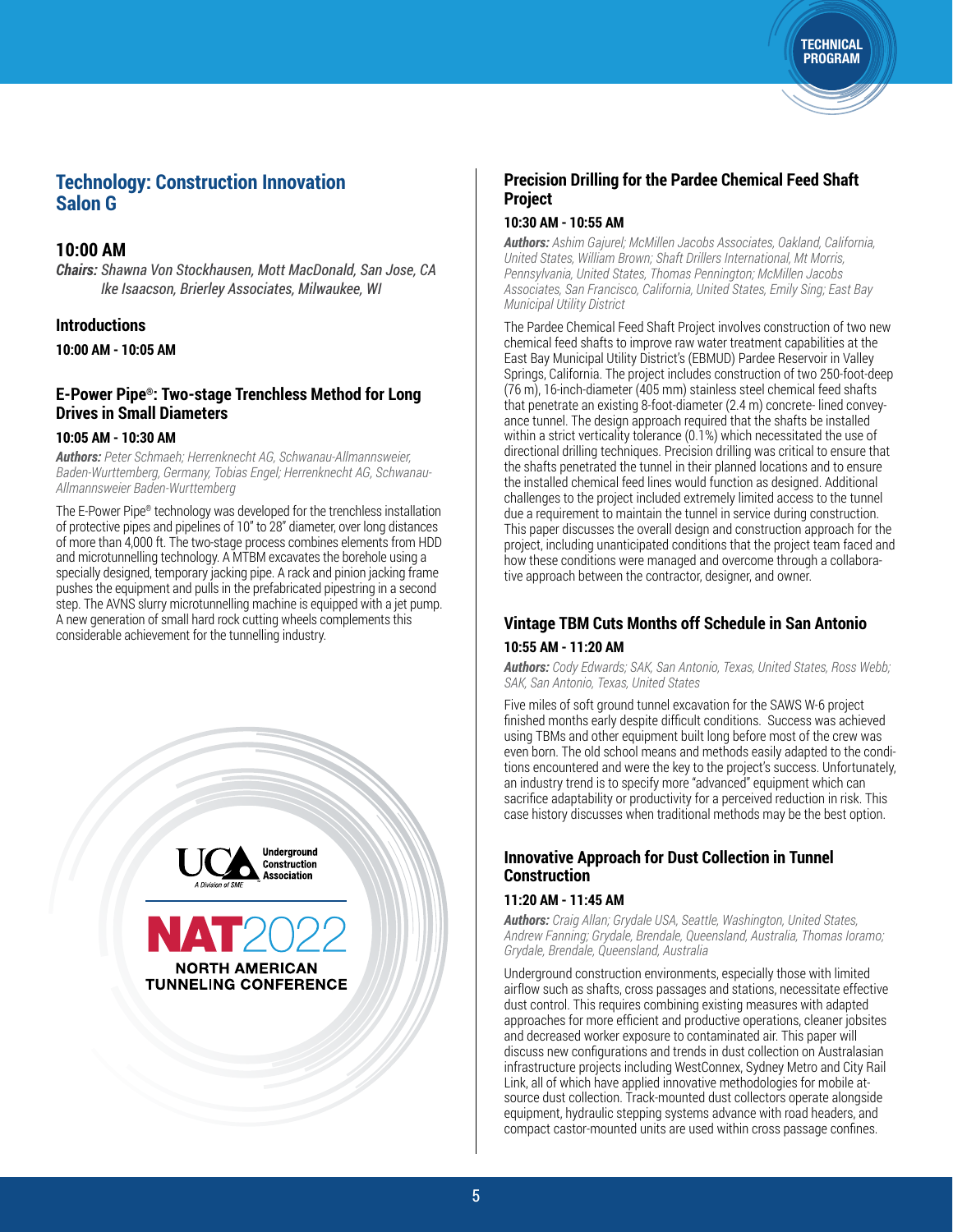#### **TECHNICAL** PROGRAM

## **MONDAY, JUNE 20, 2022 | Afternoon Sessions Case Histories: TBM Performances & Challenges II Salon H**

### **1:30 PM**

*Chairs: Phaidra Campbell, JCK Underground, Seattle, WA Dave Dorfman, Walsh Construction Company, Warwick, NY* 

### **Introductions**

**1:30 PM - 1:35 PM**

### **TBM Breakthroughs in Pressurized Conditions – Three Rivers Protection and Overflow Reduction Tunnel (3RPORT) and Northeast Boundary Tunnel (NEBT) Projects**

#### **1:35 PM - 2:00 PM**

*Authors: Raffaele Aliberti; Lane, Seattle, Washington, United States, Filippo Azzarà; Lane, Washington, District of Columbia, United States, Francesco Chiappalone; Lane, Fort Wayne, Indiana, United States, Daniele Nebbia; Lane, Cheshire, Connecticut, United States, Lance Waddell; Lane, Fort Wayne, Indiana, United States*

As part of the 3RPORT and NEBT Projects, 5-miles Combined Sewer Overflow Tunnels are excavated with a 19feet diameter Slurry and 26feet diameter EPB Tunnel Boring Machines. Due to the difficult geological and hydrogeological conditions, both tunnels are excavated maintaining a ground support pressure between 2 and 5.5 bar imposing significant challenges to the projects. The first part of the paper describes the general characteristics of both projects while the second part focuses on the challenges and technical details of the pressurized breakthroughs that take place in deep shafts excavated in urban environments as part of the projects.

### **TBM Tunnel Logistics Management on the Longest Outfall Tunnel in the Middle East**

### **2:00PM - 2:25 PM**

*Authors: Gary Peach; Mott MacDonald, Wheatley, Oxfordshire, United Kingdom, Hernan Vigil; PORR Construction Qatar, Doha, Doha, Qatar*

Long tunnels with only one access shaft pose many programme problems for logistics, combine these with the requirement to drive directly out under the sea bed for 10.2 km, and the programme issues become even more challenging. The Musaimeer outfall tunnel was one such tunnel and in order to meet and eventually improve on the planned completion date required a complex and extensive management of all tunnel logistics required to support consistent tunneling for a two year period. This technical paper will discuss the management issues and solutions implemented to meet the challenges of the Outfall tunnel construction.

### **Micro Seismic Monitoring and Analysis for Rock Burst Prone Tunnels Utilizing TBMs**

#### **2:25 PM - 2:50 PM**

*Authors: Gary Peach; Mott MacDonald, Wheatley, Oxfordshire, United Kingdom, Gerald Rosario; STANTEC Consulting International LLC, Chicago, Illinois, United States*

Twin 8.5 m diameter, 10 km long headrace tunnels under overburdens of up to 1870 m were excavated for the Neelum Jhelum Hydroelectric Project in north-eastern Pakistan using two main beam gripper Tunnel Boring Machines (TBMs). Rockbursts were encountered and presented a significant danger to personnel and equipment. Micro seismic monitoring was installed to analysis rock burst characteristics and to create a database for future reference. Correlation of rockburst characteristics improved the ability to predict the likelihood, location, severity and number of rock burst events. This paper presents the analysis of the micro seismic data and correlation to rock bursts.

### **Overcoming Challenges in Tunneling for the Beaver Creek Clean River Project, Albany, New York**

### **2:50 PM - 3:15 PM**

*Authors: Jerry Wang; CDM Smith, Boston, Massachusetts, United States, Mahmood Khwaja; CDM Smith, Boston, Massachusetts, United States, Greg Bold; CDM Smith, Boston, Massachusetts, United States, William Simcoe; City of Albany, Department of Water & Water Supply, Albany, New York, United States, Rebecca Caldon; City of Albany, Department of Water & Water Supply, Albany, New York, United States, Brian Harris; Drill Tech Drilling & Shoring, Antioch, California, United States, Anthony Hanley; Ward & Burke, Columbus, Ohio, United States*

Phase III and Phase IV of the Beaver Creek Clean River Project, Albany, NY, includes microtunneled construction of 2,320 feet of 48-inch/36-inch internal diameter (ID) conveyance pipe and a roadheader excavated 72-in ID, 550-foot-long tunnel. Notable challenges were encountered during the construction including mixed face tunnel conditions, ground condition that resulted in settlement during shaft construction, and unstable tunnel face conditions. The paper discusses several of the key challenges encountered during construction and selected solutions to construction sequencing and methodology to successfully complete Phase III and Phase IV of the Beaver Creel Clean River Project.

### **Evaluating the Impact of DSC's on TBM Performance in Devonian Dolomite**

#### **3:15 PM - 3:40 PM**

*Authors: Gregory Colzani; Jacobs Engineering, Berkeley Springs, West Virginia, United States, Emily Thompson; Jacobs Engineering, Fort Wayne, Indiana, United States*

The 3RPORT Project, includes a 5-mile tunnel excavated by a 19-foot diameter slurry Tunnel Boring Machine below the city of Fort Wayne, IN. The GBR indicated vuggy to massive argillaceous dolomite within the tunnel alignment. During excavation of the first reach, the TBM encountered zones of cohesive clay and sandstone presented in full face and mixed face conditions. The occurrence of Sandstone was not a "Baselined Condition" described in the GBR for this reach of the alignment. This paper will discuss the methodology to investigate, mitigate and evaluate the DSC impacts on TBM performance.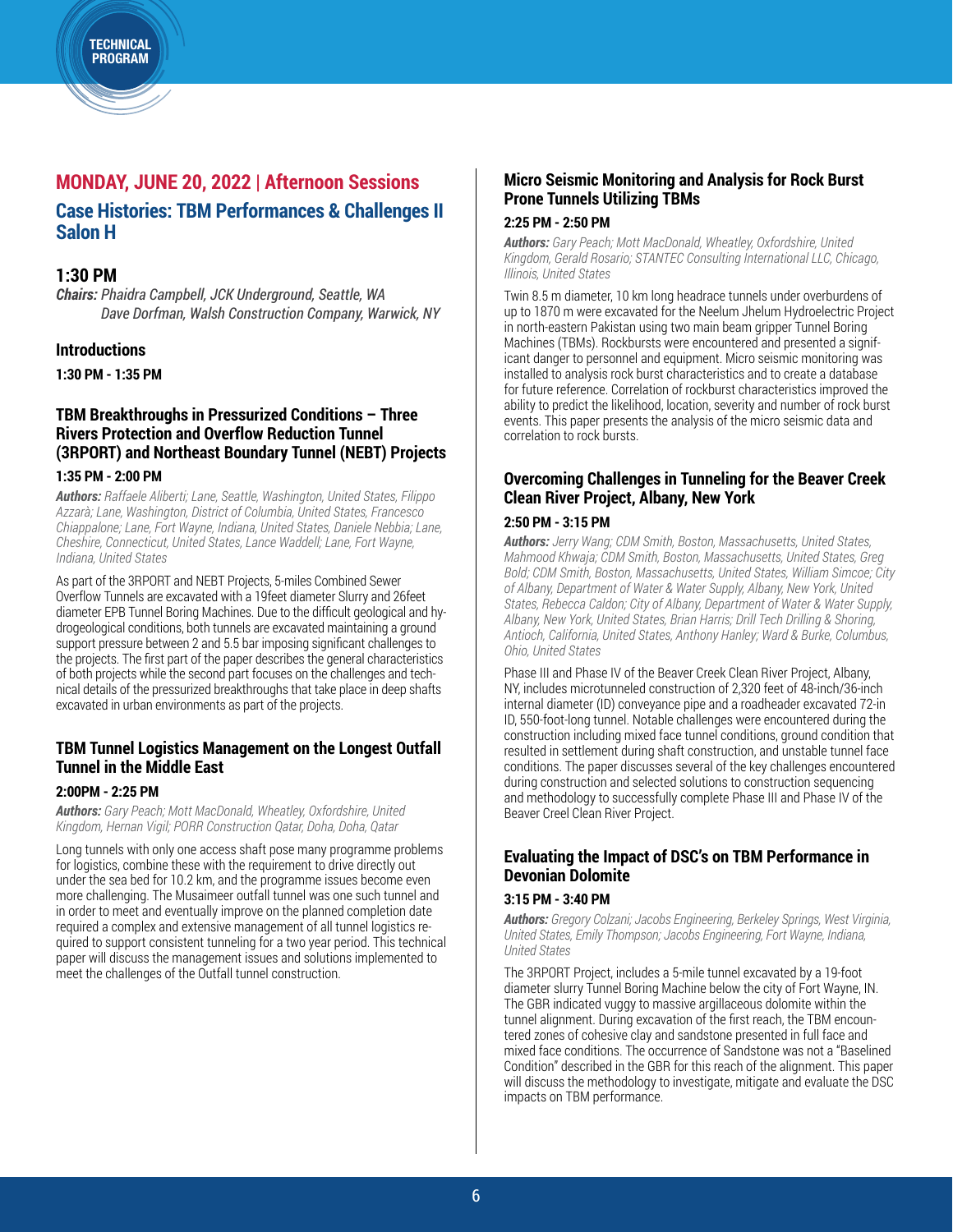### **Mechanized Tunneling in Flowable River Sands – The TBM Drives of the Annacis Island WWTP New Outfall System**

#### **3:40 PM - 4:05 PM**

*Authors: Ulf Gwildis; CDM Smith, Bellevue, Washington, United States, John Newby; CDM Smith, Burnaby, British Columbia, Canada, Edward Kennedy; CDM Smith, Burnaby, British Columbia, Canada, Adeela Sidhu; Hatch, Delta, British Columbia, Canada, Guillaume Roux; Bessac, Delta, British Columbia, Canada*

Alluvial deposits of major rivers often provide for relatively uniform tunneling conditions. However, these conditions pose specific challenges due to the tunneling behavior of the granular soils as flowing ground, if unsupported. This paper describes the design considerations and construction experiences gained during the TBM drives for the Annacis Island WWTP New Outfall System in the Vancouver, B.C. metropolitan area. Meeting the design criteria for connecting two deep on-land shafts with an in-river riser manifold required advancing a 5-m-diameter slurry TBM through the Fraser Rivers sands and at a tunnel invert elevation with a baseline hydrostatic head of 3.5 bar.

### **Design: Design of Underground Spaces Salon AB**

*Sponsored by Watson Bowman Acme*

### **1:30 PM**

*Chairs: Paul Savard, MWRA, Chicago, IL Paul Hetu, HNTB, San Jose, CA*

### **Introductions**

**1:30 PM - 1:35 PM**

### **Single Bore Versus Twin Bores for Subway Systems 1:35 PM - 2:00 PM**

*Authors: Mahmoud Sepehrmanesh; AECOM, Mount Kisco, New York, United States, Verya Nasri; AECOM, New York, New York, United States*

The purpose of this paper is to outline the advantages and disadvantages of single-bore and twin bores for subway systems. Different aspects such as diameter of the tunnel section (tunnel spaceproofing), configuration of the subway line and stations, impacts on passenger safety and evacuation, ventilation system as well as rail system for each solution were evaluated and compared. In addition, a multi-criterion approach is established in this paper to facilitate the decision-making for these two different subway systems. The practical example of a megaproject has been discussed and the details of the decision-making process have been explained.

### **What is Dry and Does Your Tunnel Need to Be? 2:00 PM - 2:25 PM**

*Authors: Adam Bedell; Stantec, Atlanta, Georgia, United States, Brad Crenshaw; Richard Goettle Inc., Jefferson City, Tennessee, United States*

**TECHNICAL** PROGRAM

Tunnel project contract documents often present groundwater infiltration requirements for components of the underground portions of the project. All too often these documents require quantifiable target inflows for these components, but only refer to them in subjective terms such as "dry", "manageable", etc. The Contractor's definition of these terms will inevitably differ from the Engineer's definition of these terms. The purpose of this paper is to look at common subjective terms used in documents and provide suggestions for reasonable quantifiable language. Additionally, the paper will provide information and recommendations on relative levels of cost and effort increase needed to provide increasing levels of water cutoff (i.e., achieve "dryness"?).

### **Design Aspects of Deep Water Distribution Shafts 2:25 PM - 2:50 PM**

*Authors: Navid Allahverdi; AECOM, New York, New York, United States, Verya Nasri; AECOM, New York, New York, United States*

This presentation covers aspects of planning and designing of deep shafts with reference to two water distribution shafts under costruction in New York City. The new shafts will be sunk in soil and rock until they connect to existing City Tunnel located more than 700 feet below ground surface. The inside diameter of the shafts is 49 feet for the entire stretch in soil with artificial ground freezing as preferred method for excavation support. Excavation in competent rock will be performed using drilling and blasting technique preceded by a pre-excavation grouting program. Membrane waterproofing with sectioning is prescribed.

### **Amtrak East River Tunnels Structural Repairs and Reconstruction**

#### **2:50 PM - 3:15 PM**

*Authors: Wern-ping Chen; Jacobs Engineering, Acton, Massachusetts, United States, Daniel McNamee; Jacobs Engineering, New York, New York, United States*

The Amtrak East River Tunnels include four tunnels, Line-1 to Line-4, which extend from New York Penn Station in Manhattan, under East River, to Sunnyside Yard in Long Island City. Since fall 2015, Amtrak has initiated a program to repair and reconstruct the century-old tunnels, including structural repairs of all the tunnels and reconstruction of the Line-1 and Line-2 tunnels. The reconstruction includes bench-wall demolition and replacing and installing the following elements in the tunnel: direct fixation track, traction power, signal, communication, and tunnel fire/life/safety components. This paper address design and site investigation challenges and knowledge gained from this program.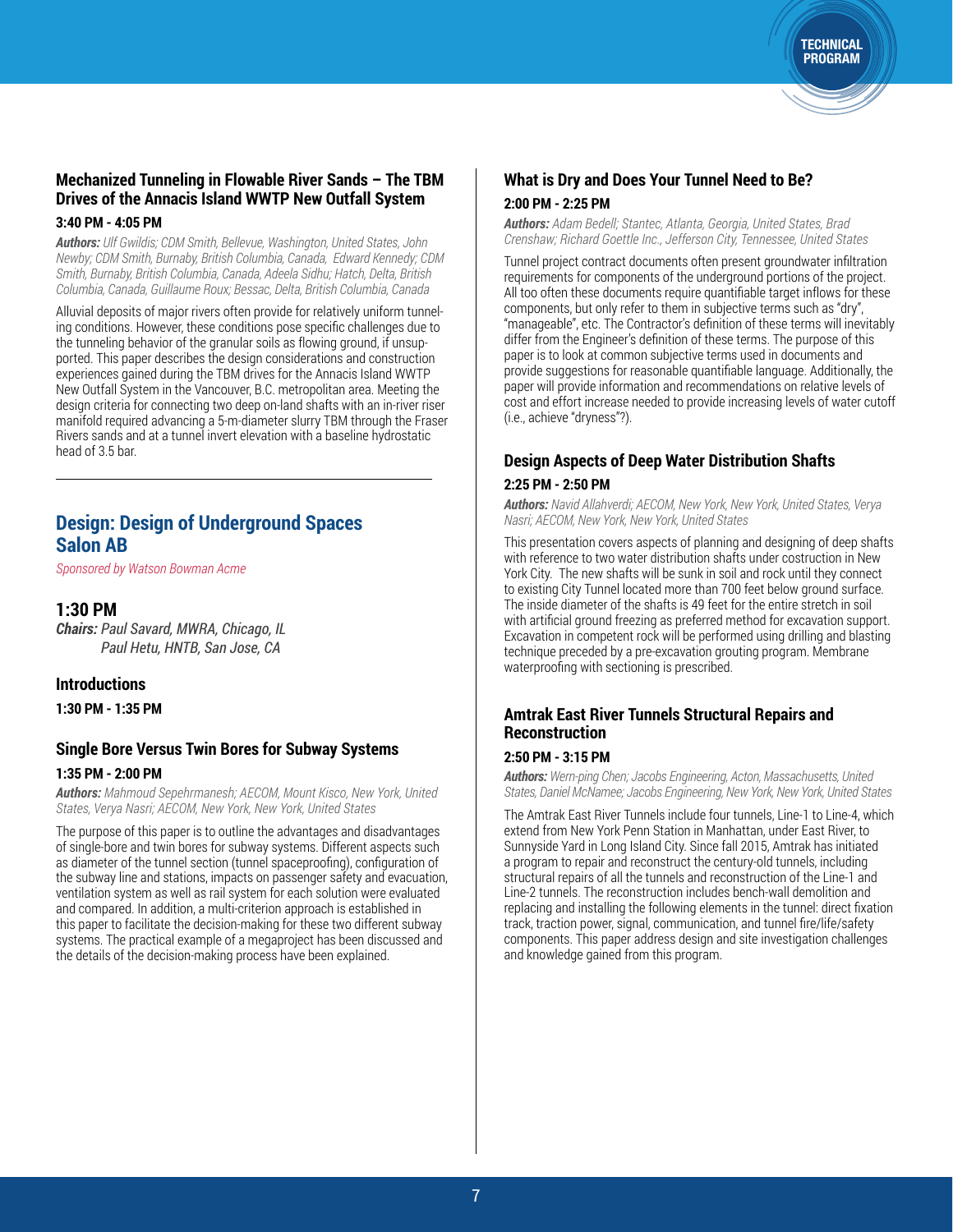### **Newly Adopted Structure Criteria for BART Underground Facilities – Industry Update**

#### **3:15 PM - 3:40 PM**

*Authors: Samer Sadek; Jacobs Engineering, Northborough, Massachusetts, United States, Phoebe Cheng; San Francisco Bay Area Rapid Transit District, Oakland, California, United States, Changmo Kwon; San Francisco Bay Area Rapid Transit District, Oakland, California, United States, Myat Ohn; Jacobs Engineering, Oakland, California, United States*

BART Facilities Standards (BFS) Structural Criteria is a living document that sets the tone for planning, design, and construction of all BART projects. Since its development, the document undergoes incremental changes and updates to reflect policy changes, changes in local, state or national design codes and guidelines, advancements in engineering and technology, or based on the performance of past built infrastructure. In 2020, the BFS-Structural Criteria underwent a comprehensive update. This paper summarizes the updates to the Tunnels and Underground Structures Section of the Criteria, and provides insights to the basis and logics of the requirements.

### **Planning: Rehabilitation/Fire Life Safety Salon CD**

### **1:30 PM**

*Chairs: Eleanor Sillerico, Mott MacDonald, London, UK Steven Lotti, Frontier Kemper, New Hyde Park, NY*

### **Introductions**

**1:30 PM - 1:35 PM**

### **Tunnel Options for the Mokelumne Aqueducts Resiliency Project**

### **1:35 PM - 2:00 PM**

*Authors: Stephen Klein; WSP USA, Oakland, California, United States, Ken Johnson; WSP USA, San Francisco, California, United States, Marshall McLeod; East Bay Municipal Utility District, Oakland, California, United States* 

The East Bay Municipal Utility District (EBMUD) supplies water to over 1.4 million residents of the East Bay through an aqueduct system extending from the Sierra Nevada Mountains to the San Francisco Bay Area. The water is delivered to the East Bay through the Mokelumne Aqueducts, which are comprised of three 82-mile long steel pipelines. Approximately, 10 miles of the aqueducts crossing the Sacramento-San Joaquin River Delta (Delta) consist of pile-supported elevated pipelines and this portion of the aqueducts is recognized to be vulnerable to seismic and flooding hazards. Previous studies evaluated alternatives for mitigating these hazards and increasing the reliability of the aqueducts for the next 100 years. The highest ranked alternatives involve construction of a 16.5-mile tunnel across the Delta and re-routing the existing aqueducts through this tunnel. This paper will discuss the tunnel options being considered for the Mokelumne Aqueducts in the Delta.

### **Flow Control in Tunnels 2:00 PM - 2:25 PM**

*Authors: Petr Pospisil; HNTB, Bellevue, Washington, United States, Darold Woodward; HNTB corp., Bellevue, Washington, United States, Stefan Haydn; Inframatic, Camp Hill, Pennsylvania, United States*

Most fatalities in tunnel fire events have been caused by the spread of toxic smoke. The control of smoke spread is crucial to providing a survivable environment for egress. A properly designed and tuned feedback control loop is required to achieve a target flow which is slow enough to allow for escape of people under different boundary conditions. It is also helpful in optimizing energy consumption under moving traffic conditions. A reliable feedback flow control system requires sophisticated engineering know-how and experience, careful selection of instruments and controlled variables, and a thoughtful implementation from design through field testing and commissioning.

### **Underwater Tunnel Repair with Stainless Steel Segmental Liner**

#### **2:25 PM - 2:50 PM**

*Authors: Matthew Goff; Schnabel Engineering, Chadds Ford, Pennsylvania, United States, Shawn Drobny; Ballard Marine Construction, Loomis, California, United States, Russell Lutch, Brierly Associates, Brighton, Michigan, United States*

An underwater robotic tunnel repair with new internal stainless steel segmental liners will be installed in 12-ft ID, 100-yr old unreinforced concrete raw water tunnels. Observed cracking in the aging raw water tunnels necessitated structural repairs to isolated sections. Bolted stainless steel segmental liners will be transported and installed underwater with divers and robotic equipment. The new liner was designed using 3D finite element modeling (FEM) for multiple loading and support conditions including sequential grout placement and final condition hydrostatic pressures. The repair will provide an additional service life of 50 years to the aging raw water supply system.

### **Freight Trains in Tunnels – Operational & Safety Aspects from the Tunnel Ventilation Perspective**

#### **2:50 PM - 3:15 PM**

*Authors: Bernd Hagenah; HNTB Corporation, New York, Washington, United States, Petr Pospisil; HNTB Coorperation, Bellevue, Washington, United States, Dejan Matic; HNTB Coorperation, New York, New York, United States, Sean Cassady; HNTB Coorperation, Bellevue, Washington, United States, Eric Jones; HNTB Coorperation, Bellevue, Washington, United States, Danielle Johnson; HNTB Corporation, Bellevue, Washington, United States, Hans-Peter Vetsch; Vetsch Rail Consulting GmbH, Buetzberg, Bern, Switzerland*

Several issues associated with operating freight trains in tunnels are of high importance during the planning and operation phases. During uphill operation, high air temperatures at air intake locations of diesel trains might reduce diesel motor efficiency (choking). In a fire scenario, ventilation can exacerbate the firefighting efforts due to fanning or water-reactive cargo materials and their chemical reactions with water. The paper focuses on air quality in diesel train-operated tunnels, the impact of freight trains on the tunnel safety concept, and on strategies to overcome heat issues at locomotives air inlets.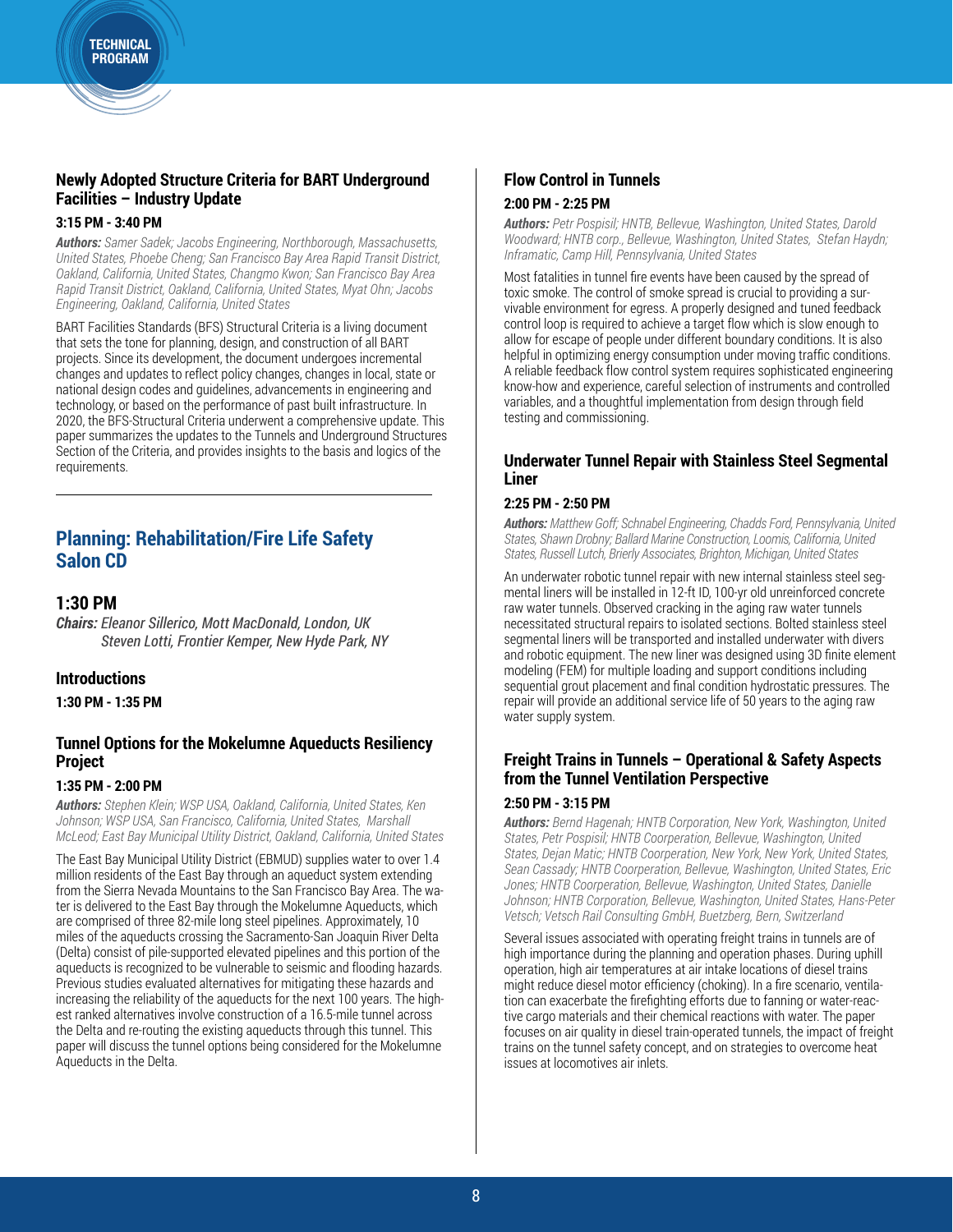**Application of Large Diameter Single-Bore Tunnel for Subway Systems**

#### **3:15 PM - 3:40 PM**

*Authors: Jason Choi; WSP USA, Los Angeles, California, United States, Silas Li; WSP USA, New York, New York, United States, Michael Harris-Gifford; WSP USA, Orange, California, United States, William Hansmire; WSP USA, Los Angeles, California, United States*

Twin-bore tunnels including a single track in each tunnel are currently the most common subway tunnel configuration. However, a large diameter single-bore tunnel including two tracks separated by a center wall could replace twin-bore tunnels and introduces potential benefits but necessary modifications to the subway system. In particular, a nominal 40 feet diameter single-bore tunnel can be considered in lieu of nominal 20 feet diameter twin-bore tunnels. This paper discusses the benefits and modifications introduced by replacing twin-bore tunnels with a single-bore tunnel, with respect to various elements of subway system related to tunnel, station, tracks, and tunnel systems.

### **Historic Rock Tunnel Rehabilitation – Designing for the Unknown**

#### **3:40 PM - 4:05 PM**

*Authors: Ryan Marsters; Lithos Engineering, Fort Collins, Colorado, United States, Robin Dornfest; Lithos Engineering, Fort Collins, Colorado, United States, Adam Pring; Lithos Engineering, Fort Collins, Colorado, United State*

Raw water supply in the Rocky Mountains often relies on trans-basin conveyance. Many of these diversions incorporate high-elevation, miles-long tunnels driven over a century ago in hard rock. Tunnels were excavated using conventional mining drill-and-blast tactics and weak sections were supported by timber sets and other various means. This presentation will discuss design procedures for assessing obscured bedrock condition, assigning support classes which accommodate for unknowns, and implementing contractual means to address inevitable surprises or quantity overruns. Case studies include several raw water supply tunnels in the Rocky Mountain region constructed between early to mid-20th century.

### **Technology: TBM Technology Salon G**

### **1:30 PM**

*Chairs: Heather Stewart, Arup, Toronto, Ontario, Canada Jeramy Decker, Kiewit, Papillion, NE* 

#### **Introductions**

**1:30 PM - 1:35 PM**

### **A Machine Inside a Machine: TBM Innovation in Vancouver, British Columbia, Canada**

**TECHNICAL** PROGRAM

#### **1:35 PM - 2:00 PM**

*Authors: Dan Ifrim; Hatch, Oakville, Ontario, Canada, Graham Swarbrick; Hatch, Vancouver, British Columbia, Canada, Bernard Catalano; Bessac, Richmond, British Columbia, Canada*

The Annacis Island Outfall Project includes two TBM bored tunnels with face pressures above 3.5 bar, with an internal diameter of 4.2 metres. This paper discusses project innovative approach to TBM tunnelling and Contractor's innovative approach to the Annacis Outfall Tunnel Project. The TBM custom design includes a 3.6m OD Herrenknecht core AVN machine and a 5.0m Bessac add-on, acting as an extension kit, with optimized gantry design to accommodate for short tunnel drives and quicker launches. This novel design approach produced, safety improvement, cost and schedule savings while streamlining logistics of TBM retrieval.

### **Unprecedented In-Tunnel Diameter Conversion of the Largest Hard Rock TBM in the U.S.**

#### **2:00 PM - 2:25 PM**

*Authors: Steve Chorley; Robbins, Solon, Ohio, United States, Evan Brinkerhoff; Robbins, Solon, Ohio, United States*

The largest hard rock TBM ever to bore in the USA, an 11.6 m diameter Robbins Main Beam TBM, recently underwent a planned in-tunnel diameter change to a more compact 9.9 meters. The first-of-its-kind conversion process for the Main Beam TBM was undertaken 2.8 km into the bore, and was not done inside a shaft or pre-excavated portal. This paper will detail the unique dual-diameter machine designed for the Mill Creek Drainage Relief Tunnel in Dallas, Texas, USA, machine performance, and details of the size conversion process that took place in early 2021.

### **Effect of Machine Parameters and Tunneling Activities on Utilization Factor**

#### **2:25 PM - 2:50 PM**

*Authors: Omid Frough; AECOM, Los Angeles, California, United States, Hossein Changani; AECOM, Los Angeles, California, United States*

Application of TBM's is one of the main solutions to achieve a safe and high-performance method of construction in hard rock and soft ground. In order to adequately assess the progress and potential impacts of the tunneling operations with the TBM, it is required to record a series of data during the tunneling process. In this paper, using different case studies' machine data, boring time and other tunneling activities and downtimes as well as changes in transportation system by increasing the length of the tunnel, the effect of these parameter on tunneling performance and utilization factor has been studied.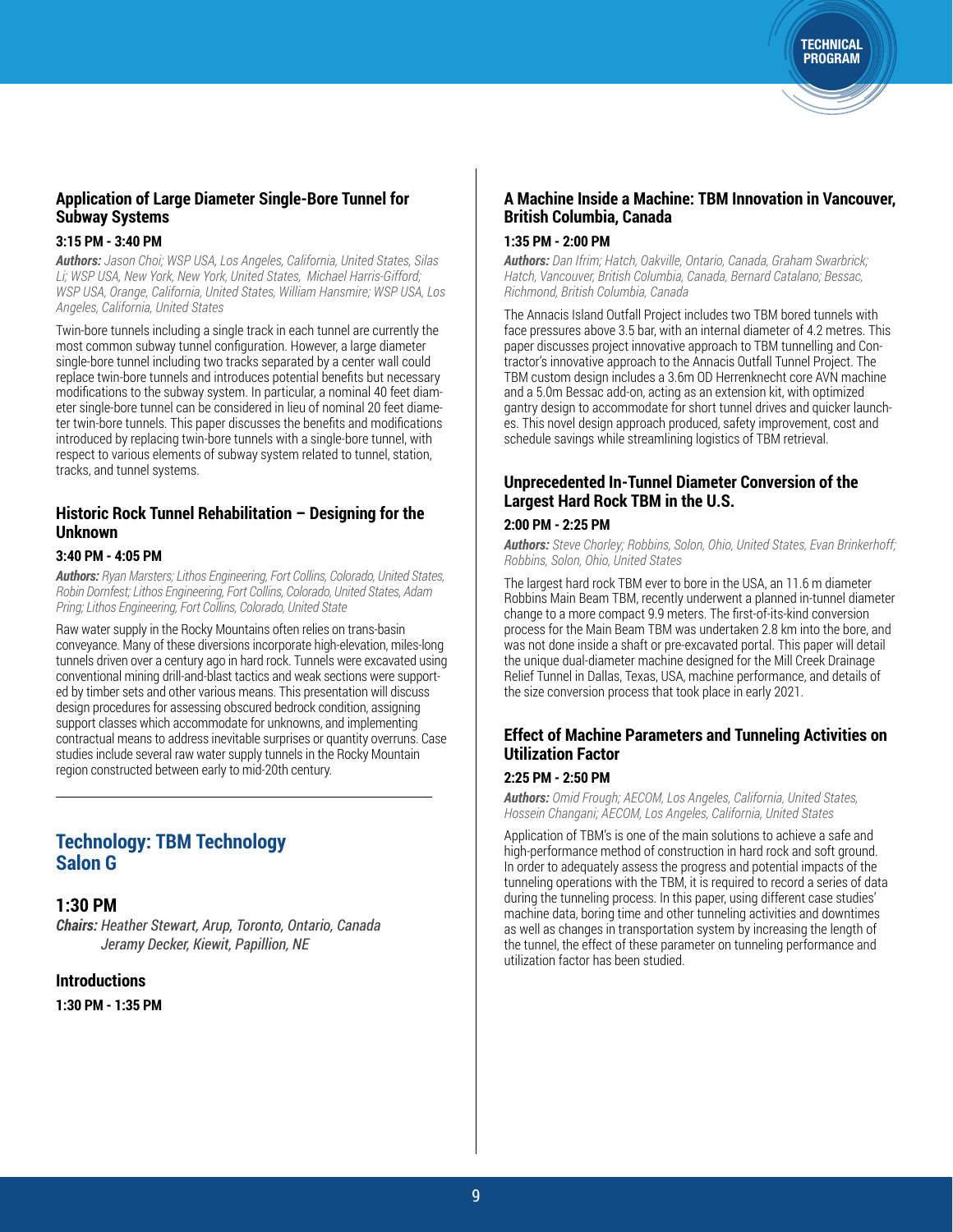### **Hard Rock Tunnel Boring in Challenging Conditions at the Jefferson Barracks Tunnel**

### **2:50 PM - 3:15 PM**

*Authors: Doug Harding; Robbins, Solon, Ohio, United States, KC Hildenbrand; SAK Construction, O'Fallon, Missouri, United States*

The Metropolitan St. Louis Water District's Project Clear is a 28-year program targeting wastewater capacity throughout St. Louis, MO. The extensive program includes the Jefferson Barracks Tunnel, running parallel to the Mississippi River at 2 m i.d and 5,400 m long. A rebuilt Main Beam TBM began boring but hit challenging conditions about 2,400 m in, including water inflows. A larger 4.1 m Main Beam machine will complete the remaining 3,050 m in limestone, dolomite, and shale. The TBM will utilize a high-powered, high breakout torque cutterhead to get through fault zones along with enhanced 360-degree probing & grouting capabilities.

### **The Next Generation of Mixed Ground Tunnel Boring Machines**

### **3:15 PM - 3:40 PM**

*Author: Brad Grothen; Robbins, Kent, Washington, United States*

What is the most economical way of tunneling in variable geology? What if high water pressure isa possibility? EPB and Crossover mixed ground tunnel boring machines are being adapted for particularly difficult geology where in the past, Slurry TBMs might have been used. This is done with design improvements in high pressure disc cutters, sequential mining methods paired with compressed air and variable conveyor configurations. This paper will analyze machine design, ground conditions and performance of several new design iterations at projects in Turkey, Mexico, China, and more.

## **TUESDAY, JUNE 21, 2022 | Morning Sessions**

### **Case Histories: SEM/NATM Excavation Techniques Salon H**

### **8:30 AM**

*Chairs: Ritika Kundu, COWI, Reston, VA Max Engen, JF Shea, Greenwood, IN*

#### **Introductions**

**8:30 AM - 8:35 AM**

### **Courthouse Commons Tunnel: A Case Study of Modern SEM Tunneling**

### **8:35 AM - 9:00 AM**

*Authors: Jakob Walter; McMillen Jacobs Associates, San Francisco, California, United States, Drew Mason; Atkinson Construction, Austin, Texas, United States, Yiming Sun; McMillen Jacobs Associates, Walnut Creek, California, United States, John Stolz; McMillen Jacobs Associates, Pasadena, California, United States*

The Courthouse Commons SEM Tunnel was excavated with only 6-feet of cover beneath two buildings in downtown San Diego utilizing high precision geo-technical instrumentation. The excavated dimensions are approximately 25 feet in diameter and 328 feet in length connecting two in-service buildings. Pre-support includes large diameter canopy pipes and smaller pipe spiles. Initial support consists of fiber-reinforced shotcrete with lattice girders. This paper presents observed ground and structure behavior and lessons learned. During construction an unanticipated brick structure was encountered and methods were developed to improve adhesion of shotcrete to sandy soil and to reduce rebound.

### **Underpinning of an Operational Subway Aided by Mined Galleries**

#### **9:00 AM - 9:25 AM**

*Authors: Angelos Gakis; Dr. Sauer & Partners GmbH, Salzburg, Salzburg, Austria, Thomas Schwind, Dr. Sauer & Partners gmbH; Salzburg, Salzburg, Austria, Elmar Feigl; Dr. Sauer & Partners Corporation, Herndon, Virginia, United States, Gerald Skalla; Dr. G. Sauer & Partners Corporation, Toronto, Ontario, Canada*

Cedarvale station was constructed as part of the Eglinton Crosstown Light Rail Line, under the operational Yonge-University Line Subway box of Toronto Transit Commission (TTC). The station was constructed as open-cut which necessitated the underpinning of the existing TTC box to minimize the impact on the Subway and allow its unhindered operation. Six mined galleries, each 4m wide by 2.75m high, were excavated sequentially (SEM), immediately under the existing box, to provide the required space for the installation of the main underpinning beams. This novel solution was executed successfully, providing quick access for the main excavation works to commence.

### **San Diego Courthouse Commons Tunnel: Challenges and Design Solutions**

#### **9:25 AM - 9:50 AM**

*Authors: Yiming Sun; McMillen Jacobs Associates, Walnut Creek, California, United States, Jeremy Stone; McMillen Jacobs Associates, Pasadena, California, United States, John Stolz; McMillen Jacobs Associates, Pasadena, California, United States*

Courthouse Commons Tunnel facilitates the secure transfer of inmates between the County Jail and State Courthouse across a city block in downtown San Diego, California. This shallow tunnel was excavated using the sequential excavation method in soft ground. It passes under two tall buildings with foundation cover of 6 feet and also crosses the active San Diego Fault with a design offset displacement of 18 inches. In this paper, key design challenges of tunnel construction are presented: limiting building settlements without using underpinning of building foundations and incorporating an oversized seismic section with seismic joints and crushable backfill.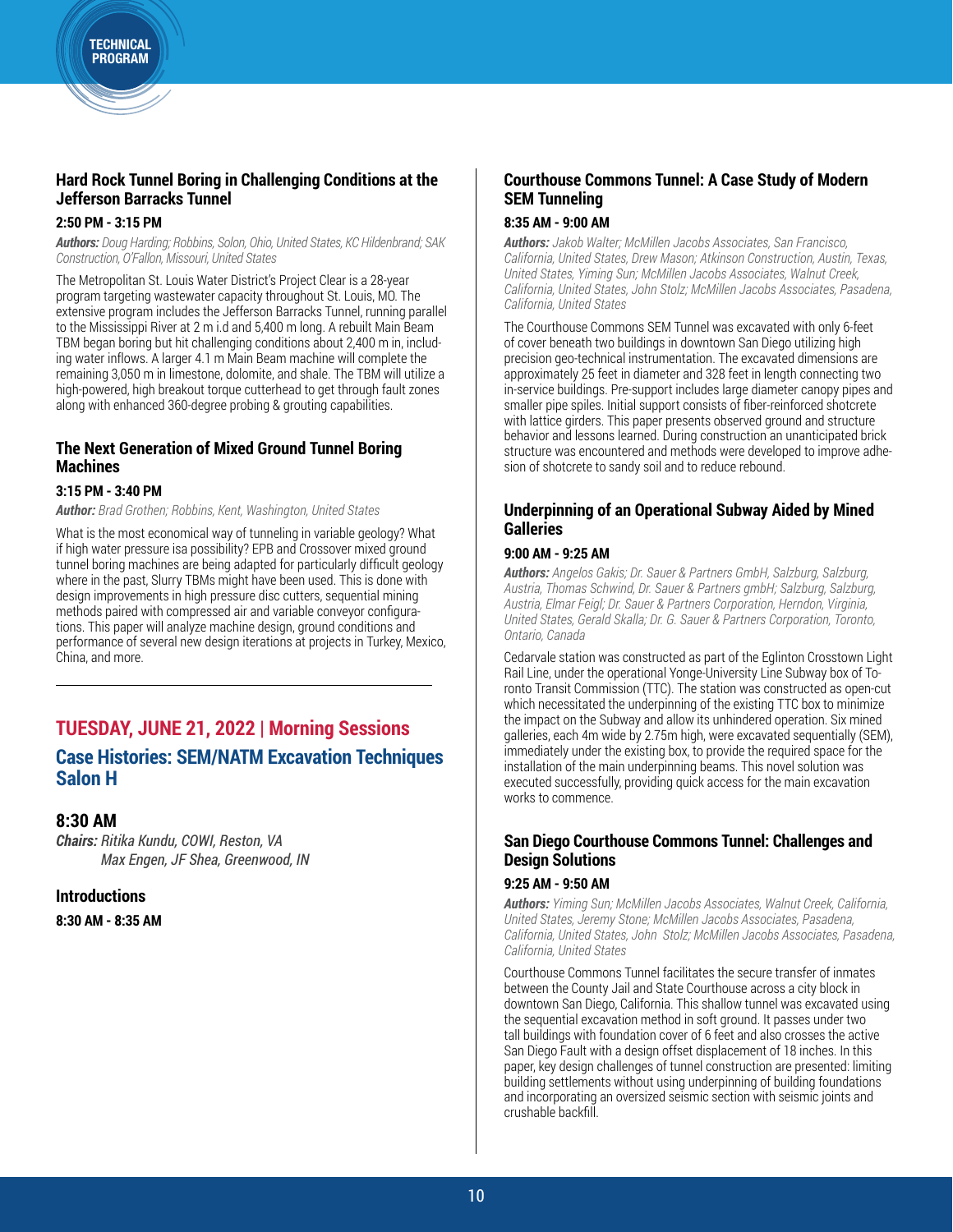### **Design & Construction Challenges for the North Temple Tunnel**

### **9:50 AM - 10:15 AM**

*Authors: Michael Tinney; Kilduff Underground Engineering, Inc., Denver, Colorado, United States, Todd Kilduff; Kilduff Underground Engineering, Inc., Denver, Colorado, United States*

The following paper is a case study of the design and construction of the North Temple Tunnel Pedestrian underpass in Salt Lake City, UT. Kilduff Underground Engineering (KUE) was designer for the 20 foot diameter SEM Tunnel, Design-Build Contract. Geotechnical data indicated challenging ground conditions would consist of silty loose gravel for the majority of the face with soft to medium clays in the tunnel invert. KUE designed a pipe roof as pre-support to stabilize running gravels in the crown, a shotcrete initial liner with lattice girders to be placed sequentially to minimize disturbance of the clays in the invert and a final liner with waterproofing system.

### **Ground Improvement Works and Construction of Six SEM Adits as Part of the North East Boundary Tunnel in Washington, D.C.**

#### **10:15 AM - 10:40 AM**

*Authors: Basilio Giurgola; Lane Construction, Washington D.C., District of Columbia, United States, Pietro Banov, Lane Construction, Washington D.C., District of Colombia, United States, Federico Bonaiuti, Lane Construction, Washington D.C., District of Colombia, United States, Norbert Fuegenschum; Bemo Tunnelling, Vienna, Virginia, United States*

The North East Boundary Tunnel (NEBT) project in Washington, D.C. requires design and construction of several SEM adits which have to be built between lateral shafts and the NEBT-TBM Tunnel. The paper describes ground improvements, the actual excavation, and also the final lining works. Schedule and sequencing restrictions provided some unique challenges which had to be considered when designing and constructing these mostly short, but essential portions of the project.

### **Design: Challenging Design Issues Salon AB**

*Sponsored by Watson Bowman Acme*

### **8:30 AM**

*Chairs: Ross Goodman, JF Shea, Louisville, KY Adam Curry, Keller North America, Rockaway, NJ*

### **Introductions**

**8:30 AM - 8:35 AM**

### **Design and Construction of a Shallow Twin Tube Bifurcation – Atlanta Plane Train West Extension Project**

TECHNICAL PROGRAM

#### **8:35 AM - 9:00 AM**

*Authors: Yiming Sun; McMillen Jacobs Associates, Walnut Creek, California, United States, John Murray; McMillen Jacobs Associates, Roseland, New Jersey, United States, Daniel Ebin; McMillen Jacobs Associates, Chicago, Illinois, United States, Rob Gould; Guy F. Atkinson Construction, Austin, Texas, United States, Lizan N. Gilbert; Guy F. Atkinson Construction, Austin, Texas, United States*

The Atlanta Plane Train Tunnel Western Extension is being constructed at Hartsfield-Jackson Atlanta International Airport using Sequential Excavation Methods (SEM). The tunnel has shallow ground cover and mixed-face conditions and passes underneath the SkyTrain and MARTA stations and airport terminal buildings. It includes a twin tube bifurcation with a span of over 45 feet and ground cover of 12 feet. A flat roof is being constructed at the bifurcation to maximize rock cover and minimize surface settlements. This paper focuses on design and construction challenges for the bifurcation and tunneling beneath the world's busiest airport, while minimizing impacts to operations.

### **Three Rivers Protection and Overflow Reduction Tunnel (3RPORT), City of Fort Wayne: Tunnel Alignment and Adit Redesign in Construction - A Schedule Driven Journey**

#### **9:00 AM - 9:25 AM**

*Authors: Matthew Pierce; Black &Veatch, Indianapolis, Indiana, United States, Brad Krumel; Salini Impregilo Lane, Fort Wayne, Indiana, United States, Todd Webster; Jacobs, Columbia City, Indiana, United States*

With pre-excavation grouting completed for the Working Shafts and Start Tunnel, and ground water inflows approaching 2500 gpm, constructability and schedule began to drive redesign questions. The Owner, Engineer and Contractor began design modification efforts to raise the base elevation of the Retrieval Shaft and adjust the vertical alignment of the tunnel. Soon after the Construction team requested adit design modifications to address both schedule and reduction of impact due to anticipated high groundwater infiltration. This paper will evaluate original design criteria and actual in-route design modifications and change management to meet the Owner's just-in-time schedule needs.

### **Design of Montreal Metro Blue Line Extension Tunnel 9:25 AM - 9:50 AM**

*Authors: Mehdi Bakhshi; AECOM, New York, New York, United States, Verya Nasri; AECOM, New York, New York, United States*

The developments of the Montreal metro extension Line 5 -Blue Line- toward northeast are located between the existing Saint-Michel station and Anjou. It consists of 5.8-km long, 9.5m diameter two-track tunnel, five new stations and six auxiliary structures. The tunnel will be excavated by a shielded rock TBM and supported by precast segmental lining system. TBM will be fitted for probing and pre-excavation grouting to control water inflow into the tunnel during the excavation. This paper presents major design aspects of this mega project including alignment, geological condition, spaceproofing, precast segmental lining, interior structure, and geotechnical instrumentation and monitoring.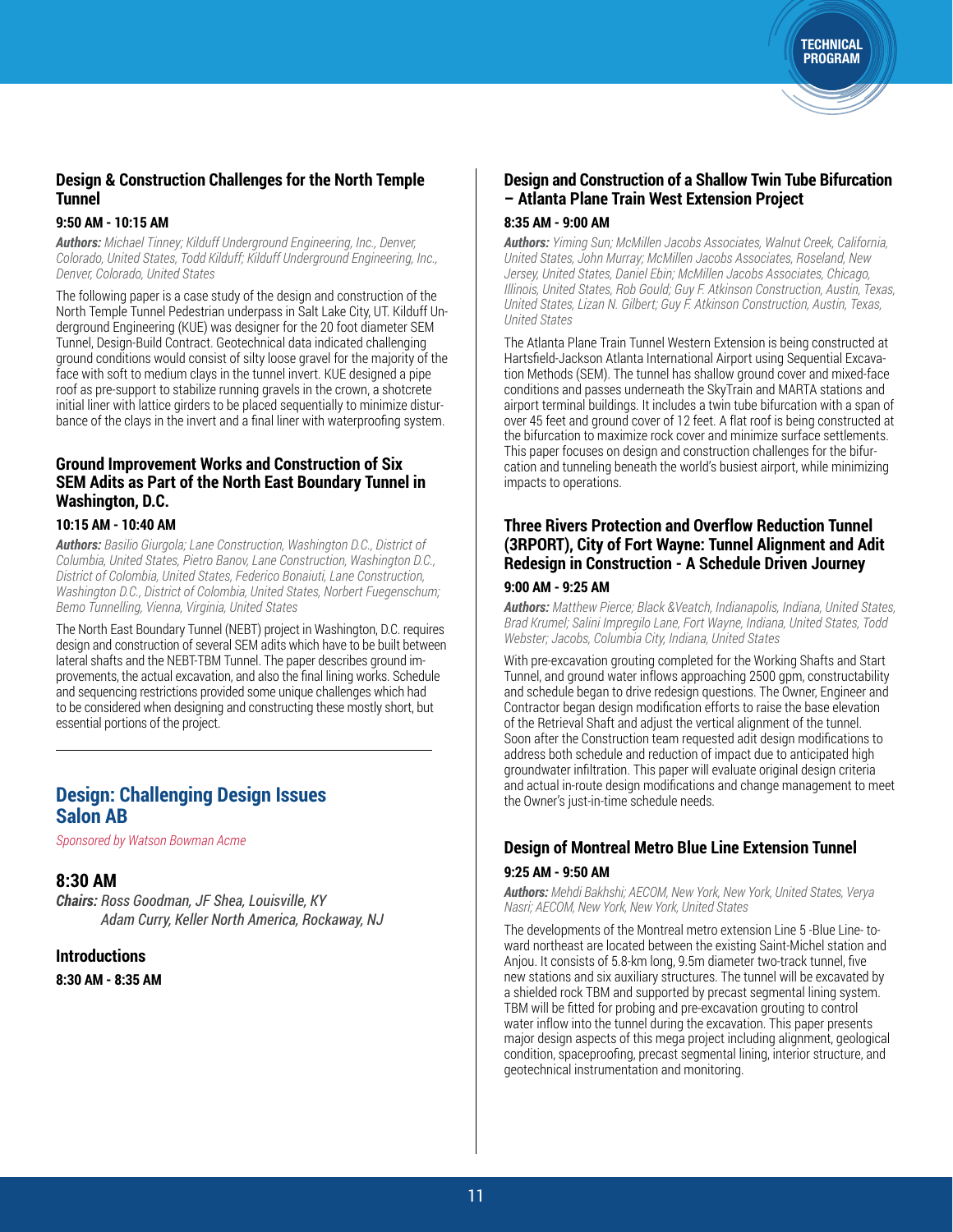### **Can We Mine Yet – Criteria for Grouting Completion in Tunnel Headings**

### **9:50 AM - 10:15 AM**

*Authors: Jack Raymer; Jacobs Engineering, Tucker, Georgia, United States, Adam Bedell; Stantec, Atlanta, Georgia, United States, Brad Crenshaw; Richard Goettle Inc., Jefferson City, Tennessee, United States*

Tunnel project contract documents often include provisions for pre-excavation probing and grouting for areas ahead of the tunnel heading. If grouting triggers are met, tunneling stops, and grouting is performed. There is substantial variation within the underground industry on what criteria are applied to the grout verification hole that is drilled post-grouting and before excavation resumes. The criteria for determination of the effectiveness should be dependent on the geology and local hydrogeologic conditions. The purpose of this paper is to present specific criteria that can be used by a practitioner to determine whether tunneling can resume or if additional grouting is required.

### **Curved Microtunneling to Reduce Disruption in City Environment**

### **10:15 AM - 10:40 AM**

*Authors: Daniel Cressman; Black & Veatch, Markham, Ontario, Canada, Allan Rocas; Black & Veatch, Markham, Ontario, Canada, Peter Clarkson; Black & Veatch, Markham, Ontario, Canada, Aswathy Sivaram; Black & Veatch, Markham, Ontario, Canada, Tatiana Chiesa; Metro Vancouver, Vancouver, British Colombia*

The City of Toronto plans to construct a 1,350 mm consolidation sewer along the East Don Roadway. The project includes installation of approximately 260 metre of 1,350 mm diameter concrete pressure pipe through microtunneling methods. The sewer alignment crosses underneath a busy 5-lane arterial road and then follows the very narrow East Don Roadway road allowance. This paper discusses the significant challenges overcome to design the slurry microtunnel through mixed face conditions below the groundwater table in a congested road allowance. A curved microtunnel was ultimately required to avoid conflicts with existing utilities, condominium tiebacks and a bridge structure.

### **Planning: Underground Project Risk Salon CD**

**8:30 AM** *Chair: Mike Wongkaew, HNTB, Bellevue, WA*

**Introductions 8:30 AM - 8:35 AM**

### **Risk Modeling Techniques for Complex Tunnelling Projects – From Deterministic to Probabilistic Methods: Have we Done Enough?**

#### **8:35 AM - 9:00 AM**

*Authors: Arno Van Droogenbroeck; RiskConsult GmbH, Innsbruck, Tyrol, Austria, Philip Sander; Bundeswehr University Munich, Neubiberg, Bavaria, Germany, John Reilly; John Reilly International, FRAMINGHAM, Massachusetts, United States, Markus Spiegl; RiskConsult GmbH, Innsbruck, Tyrol, Austria*

Although the outdated idea of calculating risk as the deterministic product of its likelihood and impact is not entirely a thing of the past, a multitude of organizations have adopted the usage of probabilistic methods for risk analysis, as they better reflect the inherent uncertainty of cost and risk estimates. But are these advancements far-reaching enough in complex environments? This paper explores two advanced modeling techniques for tunnelling projects. A first one models the uncertainty related to changes in excavation and support classes with correlated variables. A second example demonstrates in which cases probabilistic event trees out-perform the classic three-point-estimates.

### **The State of DRB's in the Tunnel Industry**

#### **9:00 AM - 9:25 AM**

*Authors: Joseph Gildner; Sound Transit, Seattle, Washington, United States, Fred Dunham; Dunham Consulting Services, Elgin, Illinois, United States, Michael Roach; Traylor Borthers, Long Beach, California, United States, David Hatem; Donovan Hatem LLP, Boston, Massachusetts, United States, Michael Vitale; Mott MacDonald, Cleveland, Ohio, United States,* 

Dispute Review Boards are a highly successful dispute avoidance and resolution tool. In a joint effort between the UCA of SME and the Dispute Resolution Board Foundation (DRBF), the authors embarked on an informal assessment of the state of the DRB practice in the tunnel industry from the point of view of the Contractor, Owner, DRB Practitioner, Attorney and Consultant. The results of this assessment were presented in a panel discussion at the Rapid Excavation and Tunneling Conference (RETC) in June of 2021. This paper presents the results of that session with recommendations for further industry discussion and implementation.

### **Improved Contracting Practices and Ground Risk Management Using Geostatistics**

#### **9:25 AM - 9:50 AM**

*Authors: Authors: Jacob Grasmick; Maxwell GeoSystems USA Ltd, Golden, Colorado, United States; Bill Newns, NovoConsult Ltd, Auckland, New Zealand*

Geotechnical uncertainty is a significant risk in underground and tunnel construction. While the geotechnical baseline report is a statement representing known ground conditions in a project site, uncertainties in ground conditions and their implications on risk management are generally not quantified. This paper presents a framework to quantify geotechnical uncertainty using geostatistics and translate to ground risk management. In addition, the paper presents a proposed solution for a digital GIS-based GBR, integrating borehole data, 2D sections, 3D models and interpretation/baseline statements with other design elements (e.g., CAD, BIM, etc.) to provide a more comprehensive/informative tender and risk management tool.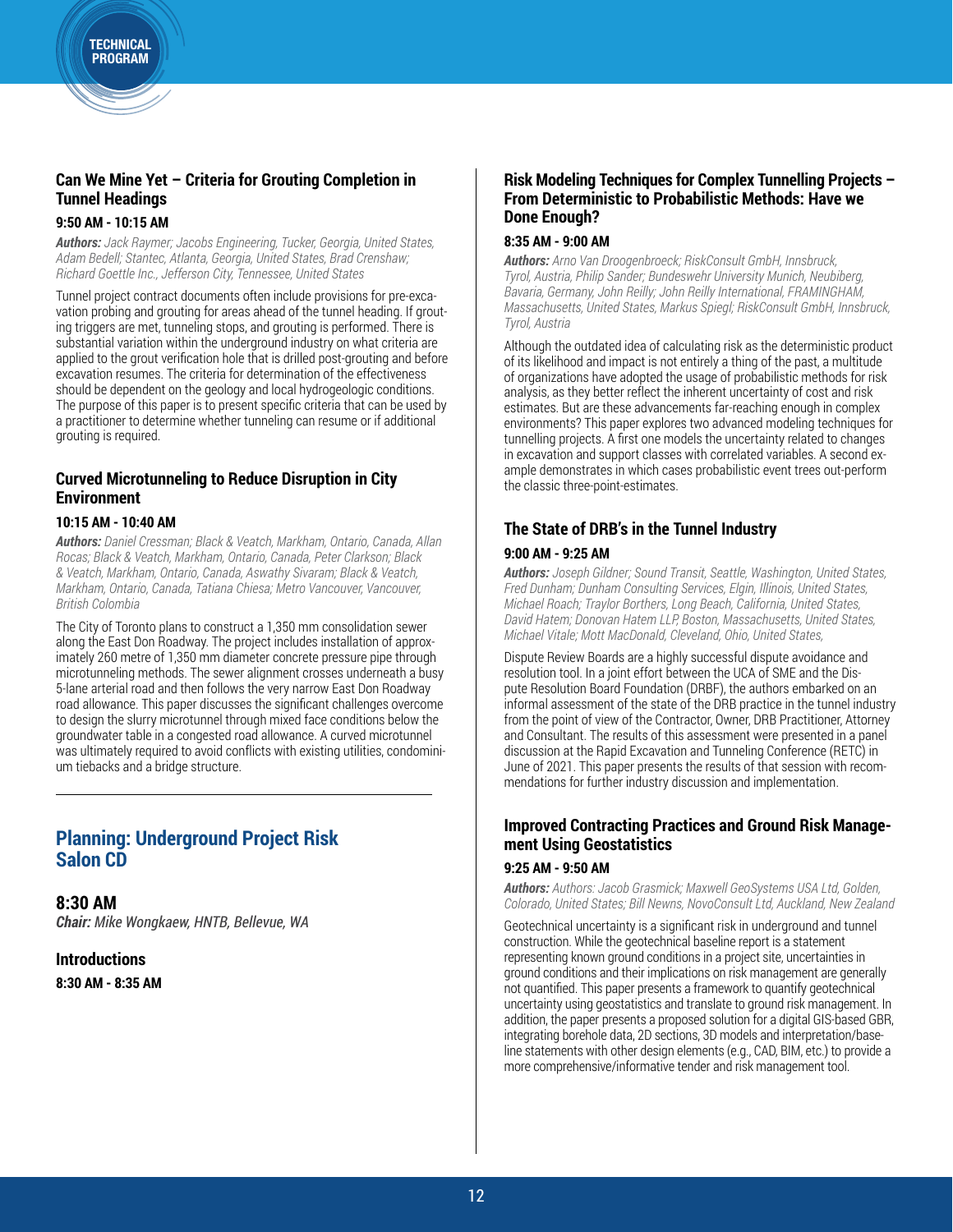### **Keep 'Em Separated – Managing Contract Interfaces for the Westerly Storage Tunnel (WST)**

#### **9:50 AM - 10:15 AM**

*Authors: Michael Piepenburg; Mott MacDonald, Cleveland, Ohio, United States, Ben DiFiore; Mott MacDonald, Cleveland, Ohio, United States, Lisa Smiley; JayDee Obayashi JV, Cleveland, Ohio, United States, Ryan Sullivan; Northeast Ohio Regional Sewer DIstrict, Cleveland, Ohio, United States, Robert Auber; Northeast Ohio Regional Sewer District, Cleveland, Ohio, United States*

Pollution to Lake Erie will be significantly reduced by the WST, including a dewatering pump station located in the downstream tunnel shaft. Separate construction contracts for the tunnel and pump station required careful management of the interface risks. A key decision was to decouple the projects by relocating the mining shaft away from the pump station. THe need to receive the TBM at the pump station was eliminated by dismantling the 28-ft diameter TBM in the tunnel and up the mining shaft. This paper will discuss how interface risks were successfully managed during design and construction to limit overall schedule impacts.

### **Bridging the Gap – From Borehole Spacing to DSC Claim Resolution**

### **10:15 AM - 10:40 AM**

*Authors: Ulf Gwildis; CDM Smith, Bellevue, Washington, United States, Michael Schultz; CDM Smith, Boston, Massachusetts, United States, Gregory Sanders; CDM Smith, Kansas City, Missouri, United States, Kapila Pathirage; CDM Smith, Edison, New Jersey, United States*

Adequate understanding of the subsurface conditions along the alignment of a planned tunnel is key for managing project risk. For achieving this understanding, geotechnical borings are conducted during design. Where their spacing cannot reduce the risk of encountering different site conditions (DSC) in-between borings to an acceptable level, supplemental exploration methodologies may be required to bridge the data gap. This paper compares the exploration design approaches of recent TBM projects in the glacial geology of the Pacific Northwest, the sedimentary rocks of the South and the quaternary deposits along the Eastern Seaboard and compares their effectiveness of managing DSC risk.

### **Updating the GBR Gold Book**

### **10:40 AM - 11:05 AM**

*Authors: Randall Essex; Mott MacDonald, Tampa, Florida, United States, Daniel Adams; McMillen Jacobs Associates, Seattle, Washington, United States, Amanda Elioff; WSP USA Inc, Los Angeles, California, United States, David Hatem; Donovan Hatem LLP, Boston, Massachusetts, United States, Paul Madsen; Kiewit Infrastructure, Inc, Newburgh, New York, United States, James Morrison; STV Inc, Omena, Michigan, United States*

Managing commercial risks associated with subsurface construction may be the greatest challenge the underground industry faces. The Geotechnical Baseline Report (GBR) was developed in the U.S. in an effort to stem increasing litigation in the industry. A GBR guideline document by the American Society of Civil Engineers was published in 1997 (Yellow Book) and updated in 2007 (Gold Book). This paper will overview the core objectives of a GBR, review its role within the Contract, and address key events and lessons learned over the last 15 years that have prompted a second update expected to be published in 2022.

### **Technology: Innovation Solutions Salon G**

### **8:30 AM**

*Chairs: Bradford Miller, MWRA, Chelsea, MA Renee Fippin, McMillen Jacobs, Walnut Creek, CA*

### **Introductions**

**8:30 AM - 8:35 AM**

### **Lateral Deflections and Vertical Control in Tunnel Control Networks**

**TECHNICAL** PROGRAM

#### **8:35 AM - 9:00 AM**

*Author: Joern Katzer; Katzer Survey Consulting, Dauphin, Manitoba, Canada*

This presentation investigates lateral and longitudinal deflections of tunnel traverses and tunnel control networks. The purpose if this topic is to investigate the influence of measurement uncertainties and error propagation on tunnel control networks and to estimate what precisions are achievable for a tunnel traverover a given length of tunnel. Further, this presentation will provide mitigative strategies and discuss the importance of gyroscopic surveys to improve the reliability and accuracy of a tunnel traverse.

#### **Slurry Treatment Plants in Mechanized Tunneling Operations – Safety, Performance and Cost Factor for Jobsites**

#### **9:00 AM - 9:25 AM**

*Author: Gino Vogt; Herrenknecht AG, Schwanau, Baden-Wurttemberg, Germany*

In mechanized tunnelling performance, consumption and safety are main factors for jobsites. One of the most important components effecting these, especially in slurry TBM operations, are Slurry Treatment Plants (STPs). Suboptimally dimensioned and designed STPs create bottlenecks for tunnelling operation and jeopardize time schedules and performance. Inefficiently planned STPs could drastically increase consumption figures such as electrical power, bentonite, water polymers, etc. Inaccurately selected and treated suspension properties can cause high-risk potentials for the project. This paper debates relevant key parameters for STPs from project start to finish and its results in influencing factors from the manufacturer´s point of view.

### **Long Distance Tunnelling: Challenges and Trends**

#### **9:25 AM - 9:50 AM**

*Author: Karin Bäppler; Herrenknecht AG, Schwanau, Baden-Wurttemberg, Germany*

Mechanized tunnelling is undoubtedly one of the most innovative disciplines in the international construction industry. Technological progress in the planning and production of most modern infrastructures is constantly striving for new records on basis of highly specialized solutions and know-how. Humans and technology have accomplished excellent achievements over the past few years in varied, difficult terrain. New length records were set with the 64km long Brenner Base Tunnel and the HS2 Railway system currently under construction in Europe. Cities are building ever longer and more demanding sewage tunnels. The paper highlights on challenges, trends and innovations of long-distance tunnelling projects.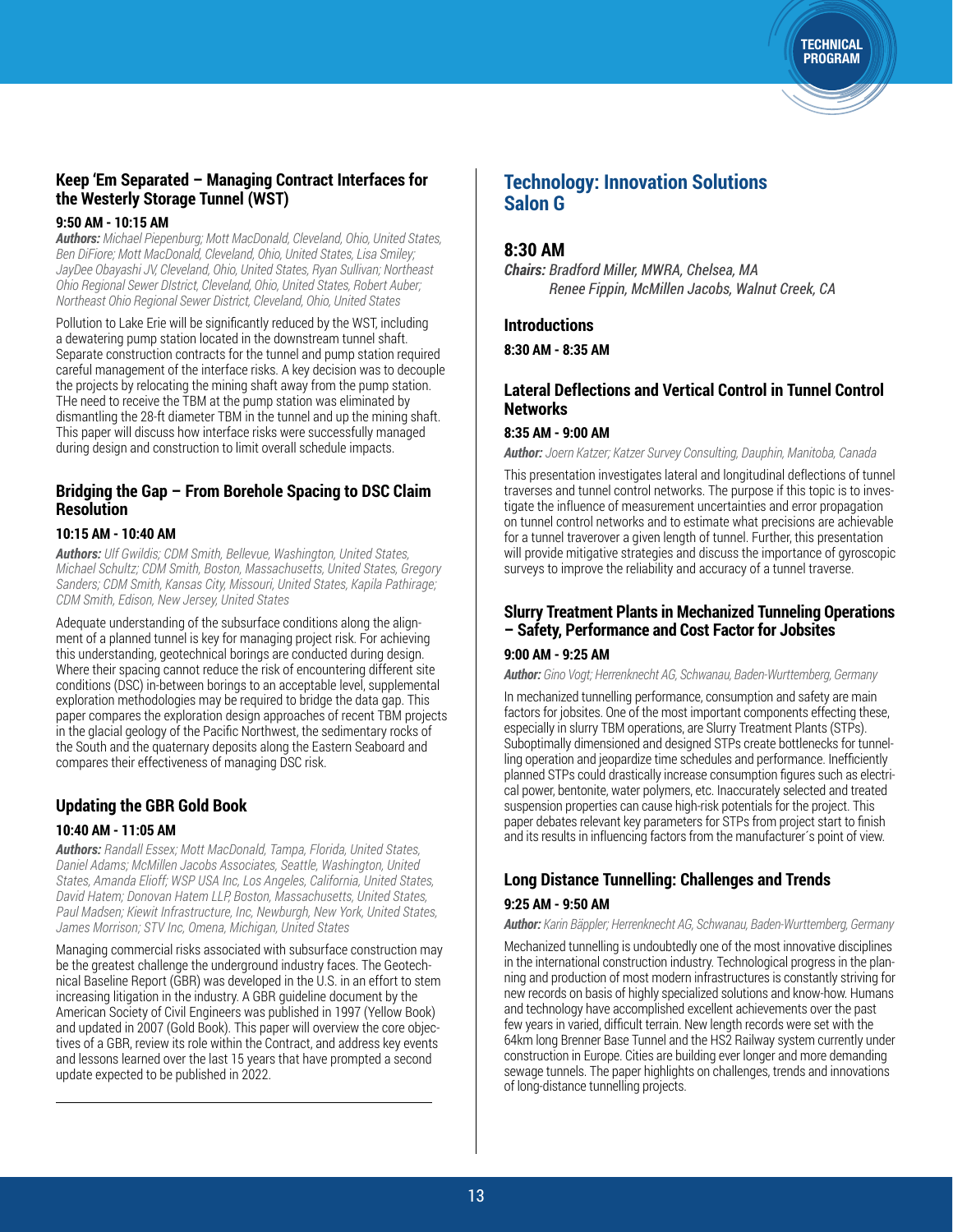### **Automation in Segment Production and Integration of Artificial Intelligence**

#### **9:50 AM - 10:15 AM**

*Author: Stefen Medel; Herrenknecht AG, Schwanau, Baden-Wurttemberg, Germany*

Automation in segment production doesn't necessarily mean the use of robots. Several other aspects of atomization in the process are available. Herrenknecht has collected many experiences in the automation process of carousel systems for segment production, implemented several robot systems and launched new artificial intelligence-based camera system supporting the production team in the quality control.

# **Considerations for Conveyor Belt in Tunneling Applications**

### **10:15 AM - 10:40 AM**

*Authors: Ginger Hustrulid; Semperit, Bonita Springs, Florida, United States*

Conveyor belts are a critical component in tunneling projects. This paper reviews current technology in conveyor belts and design considerations. Compounding differences to meet local fire resistant regulations or certain cover characteristics such as higher abrasion resistance or low carbon footprint rubbers for applications are reviewed. Evaluation of fabric belts, steel cable belts and the benefits to each carcass design for a particular use are also examined to help with selection of the proper carcass to decrease downtime from unexpected failures. Finally, this paper takes a look at some of the differences when working in metric versus imperial units.

### **Emerging Safety & Productivity Technologies for North American Tunneling**

#### **10:40 AM - 11:05 AM**

*Authors: Mike Rispin; Strata Worldwide, Sandy Springs, Georgia, United States, Rob Albinger, David Maust, Mike Walling; Strata Worldwide, Sandy Springs, Georgia, United States*

Safeguarding the life and health of workers underground is a top priority. The tunneling industry has seen the development of innovative tools and technologies that make the underground working space more safe and efficient, both in everyday operations, and in the event of an unexpected incident. This paper will look at four technologies finding a place in tunneling:

- Refuge Chambers
- Proximity Detection & Collision Avoidance
- Gas & Environmental Monitoring
- Conveyor Health Monitoring

These are either new technologies, or "new" to the NA industry. Benefits and applicability will be discussed, as well as features which improve upon past capabilities or practices.

### **Environmentally Friendly Soil Conditioning for EPB TBM: The State of Environmental Considerations in North America and Around the World**

#### **11:05 AM - 11:30 AM**

*Authors: Cristina Oñate; MAPEI Corporation, Naperville, Illinois, United States, Tanner Murt; MAPEI Corporation, Deerfield Beach, Florida, United States*

In recent years, environmental considerations have played a prominent role in underground construction projects. The management and disposal of the muck produced by an EPB TBM is an important aspect of this topic. Soil conditioners with higher biodegradability and lower eco-toxicity have been specifically developed to comply with strict regulations of some countries around the world, with the goal of reducing the environmental impact on soil, water, and living organisms. This paper highlights innova-tive green soil conditioners and how they differ from traditional products. Additionally, environmental considerations for TBM projects around the world and in North America will be examined.

### **TUESDAY, JUNE 21, 2022 | Afternoon Sessions Case Histories: Shaft Excavation, Tunnel Rehab & Challenges Salon H**

### **1:30 PM**

*Chairs: Stephanie Shelley, Frontier Kemper, Winnemucca, NV Josh Morton, Granite Construction Inc., Oak Park, IL*

### **Introductions**

**1:30 PM - 1:35 PM**

### **Slurry Wall Construction in Coarse-Grained Soils 1:35 PM - 2:00 PM**

*Authors: J. Andrew McGlenn; McMillen Jacobs Associates, Vancouver, British Columbia, Canada, Gregory Emslie; McMillen Jacobs Associates, Vancouver, British Columbia, Canada, Murray Gant; Metro Vancouver, Burnaby, British Columbia, Canada*

The Second Narrows Water Supply Tunnel will ensure system reliability in the event of a major earthquake and increase the Greater Vancouver Water District's capacity to meet a growing population's long-term needs. It includes a bored tunnel between two deep shafts located in North Vancouver and Burnaby, BC, Canada. The support of excavation for the 16-meter-diameter TBM launch shaft consists of 83-meter-deep unreinforced concrete slurry walls. This paper discusses challenges encountered during construction of these launch shaft slurry walls, namely excavation methods and slurry loss, and mitigative solutions implemented to successfully complete the shaft with minimal impact to project schedule.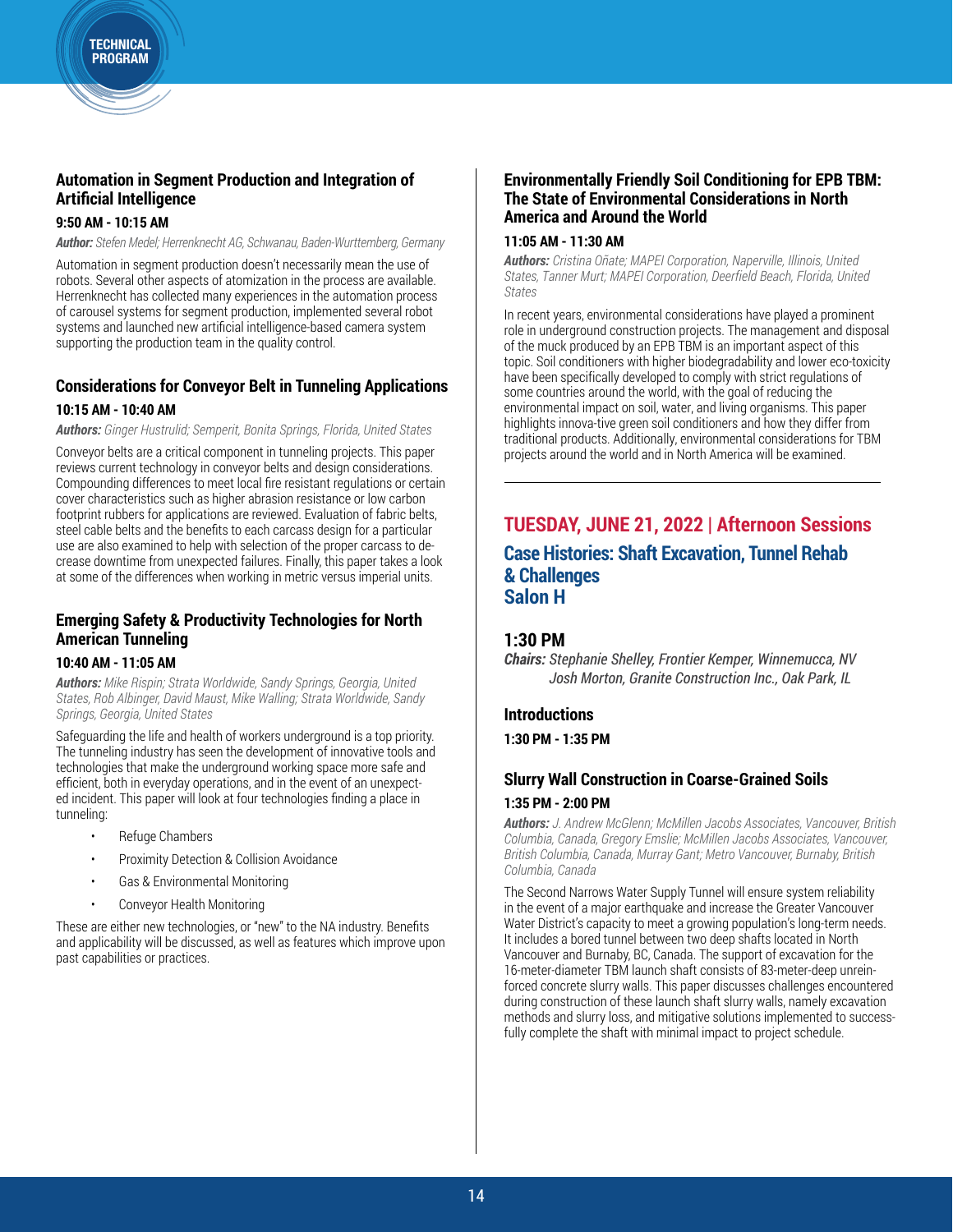### **Construction Challenges of the Anderson Dam Tunnel Project**

### **2:00 PM - 2:25 PM**

*Author: Ron Drake; COWI North America, Arroyo Grande, California, United States*

The Anderson Dam Tunnel Project is a high-priority, urgent project under construction by the Santa Clara Valley Water District in California. The project will provide a new low-level outlet for the Anderson Reservoir enabling the seismic retrofit of the Anderson Dam as mandated by the Federal Energy Regulatory Commission. This paper describes construction of the tunnel through the dam's left abutment involving several faults in challenging and variable soft and hard ground conditions. The construction methods include SEM, hard rock drill and blast techniques, and a mechanized 8-foot (2.5 m) diameter micro-tunneled lake tap.

### **Unique Challenges for the Construction of PATH's Exchange Place Cross-Passage Tunnel**

#### **2:25 PM - 2:50 PM**

*Authors: Shrey Arora; Kilduff Underground Engineering, Inc., Red bank, New Jersey, United States, Todd Kilduff; Kilduff Underground Engineering, Inc., Denver, New Jersey, United States, James Grillo; Walsh Construction, Little Falls, New Jersey, United States, Eric Schroeder; Walsh Construction, Little Falls, New Jersey, United States*

In efforts to improved ingress/egress from the existing subway platforms in PATH's Exchange Place Station, a new 18-foot horseshoe cross-passage tunnel was constructed by Walsh Construction who retained Kilduff Underground Engineering for design of the initial support system. The project presented some unique challenges. PATH service remained uninterrupted, the Contractor was limited to only mechanical excavation means to advance the heading as a result of the proximity to pedestrians on the platform and logistics proved very challenging for the approximate 100-foot-long tunnel excavated in soft Manhattan Schist. This paper will present the design and construction challenges for the project.

### **Tunnel Rehabilitation through Historic Landslides in Laguna Beach**

#### **2:50 PM - 3:15 PM**

*Authors: Scott Zylstra; Parsons, Laguna Niguel, California, United States, Shimi Tzobery; Parsons, Laguna Beach, California, United States, Trenton Cohen; Mott MacDonald, Los Angeles, California, United States, Derek McDonald; Drill Tech Drilling & Shoring, Corona, California, United States, Joseph Sinacori; South Coast Water District, Laguna Beach, California, United States, Joe McDivitt; South Coast Water District, Laguna Beach, California, United States*

The 60-year-old, 2.3-mile Beach Interceptor Tunnel is being stabilized and rehabilitated by using conventional excavation and support. At its southern end, below the prestigious Three Arch Bay neighborhood, the original tunnel alignment passes under a historic landslide where the tunnel was sandbackfilled and capped by bulkheads in 1954 due to severe and caving ground conditions. Video footage of the existing 21-inch clay pipe showed that the pipe was severely damaged, risking a catastrophic sewer failure.

This paper summarizes the thorough investigation and design process, tunnel realignment construction and monitoring, and the notable cooperation between all parties to overcome risk.

### **Out with the Old, In with the New – How We've Come Full Circle from the Burning River**

**TECHNICAL** PROGRAM

#### **3:15 PM - 3:40 PM**

*Authors: Christopher Petta; Mott MacDonald, Cleveland, Ohio, United States, Adrian Naranjo-Castillo; Mott MacDonald, Cleveland, Ohio, United States, Ben DiFiore; Mott MacDonald, Cleveland, Ohio, United States, Richard "Buck" DePew; Northeast Ohio Regional Sewer District, Cleveland, Ohio, United States, Robert Auber; Northeast Ohio Regional Sewer District, Cleveland, Ohio, United States, Nate Long; Jay Dee, Cleveland, Ohio, United States*

The Walworth Run stream was bricked-over in the 1800s, converting it to a 16-ft diameter sewer. This Cuyahoga River tributary contributed to the infamous burning river that became the catalyst for USA's environmental movement. The NEORSD has been working hard to reduce CSOs here, most recently by diverting Walworth Run's 882 MGD of flow to the new Westerly Tunnel. This had to consider structure age/size, alluvial/glaciolacustrine deposits (requiring several ground support systems, groundwater control), and maintenance of massive flows. This paper examines challenges identified during design that supported the contractor in development of a risk-mitigating plan, culminating to successful implementation.

### **Conventional Excavation of New Inlet/Outlet Tunnel for Newell Creek Dam, CA**

#### **3:40 PM - 4:05 PM**

*Authors: Kexin Cai; Mott MacDonald, San Ramon, California, United States, Shawna Von Stockhausen; Mott MacDonald, San Jose, California, United States, Isidro Rivera; City of Santa Cruz Water Department, Santa Cruz, California, United States, Kevin Huynh; AECOM, Oakland, California, United States, Maria Chastka; Obayashi Corporation, Ben Lomond, California, United States*

The Newell Creek Dam Inlet/Outlet Project is located approximately 11 miles north of City of Santa Cruz, California along Highway 9 in the San Lorenzo Valley. The project will replace the existing inlet/outlet works at the Loch Lomond Reservoir, to improve the City's overall operational efficiency, system performance, and provide a safe and reliable facility for the City's drinking water supply. This paper discusses the overall project configuration, observations and challenges during construction; including tunnel excavation using a roadheader through predominantly Monterey Formation siltstone and siltstone with claystone fragments in a clay matrix, pre-excavation grouting, and the tools utilized to collect, store, and visualize field data.

### **Design and Construction of Large-Scale Ventilation Caverns on WestConnex's Rozelle Interchange Project**

#### **4:05 PM - 4:30 PM**

*Authors: Denis Tepavac; McMillien Jacobs Associates, Niddrie, Victoria, Australia, Yiming Sun; McMillien Jacobs Associates, Niddrie, Victoria, Australia, Mark Trim; McMillien Jacobs Associates, Niddrie, Victoria, Australia, Alex Kumar; CPB Contractors, Melbourne, Victoria, Australia*

Configuration of Rozelle Interchange Project's ventilation system required design and construction of some of the largest and tallest underground civil caverns attempted in Australia. The paper focuses on the technical challenges of designing these caverns within a heterogeneous, generally weak sandstone under high-stress conditions while providing a construction sequence that would align with the contractor's preferred techniques and schedule. Various construction techniques were investigated, but ultimately an observational approach relying on a construction sequence and specialized instrumentation met both the designer's and contractor's requirements. Relevant data obtained from excavations and the construction monitoring program are presented within.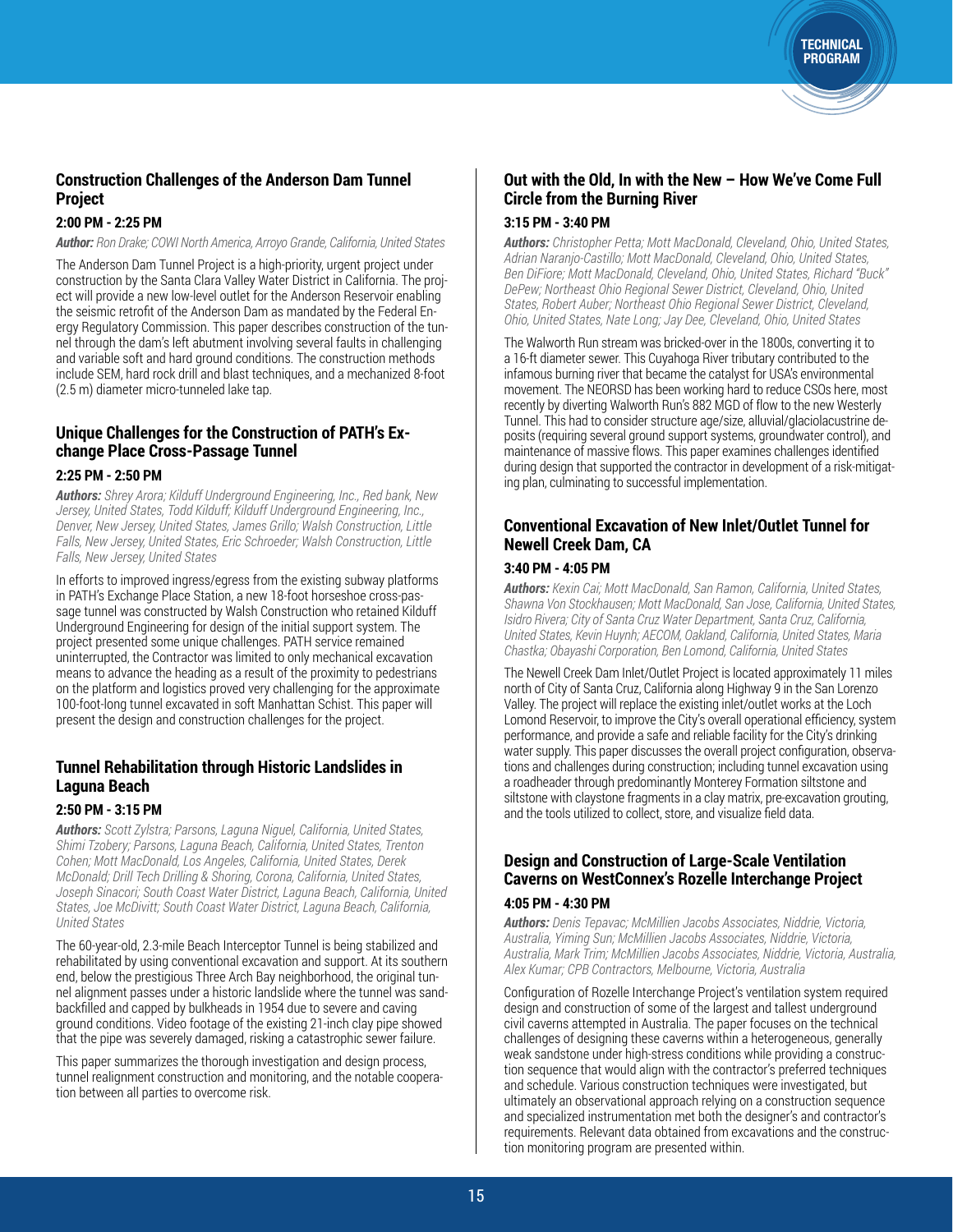### **Kramer Tunnel - Construction of the Ventilation Shaft Project in Germany's Southern Alps**

#### **4:30 PM - 4:55 PM**

*Authors: Lukas Walder; BeMo Tunnelling, Innsbruck, Tyrol, Austria, Richard Gradnik; BeMo Tunnelling GmbH, Innsbruck, Tyrol, Austria, Roland Arnold, BeMo Tunneling, Innsbruck, Tyrol, Austria, Raphael Zuber, Staatliches Baumt Weilheim, Weilheim, Bavaria, Germany*

The Kramertunnel project in Garmisch-Partenkirchen, Germany was started in January 2020 and includes the construction of the 3,600 m long 2-lane tunnel, the rehabilitation of the exploration tunnel (escape gallery) and also of the construction of an intermediate ventilation shaft with a depth of approximately 90 m and an inner diameter of 4.5 m. The paper gives an overview about the progress on the project and focuses on the geological and logistical challenges during shaft construction.

### **Design: Innovative Designs Salon AB**

*Sponsored by Watson Bowman Acme*

### **1:30 PM**

*Chairs: Claire Maddox, Kiewit Rob Gould, Atkinson Construction, Seattle, WA*

### **Introductions**

**1:30 PM - 1:35 PM**

### **A Case Study Establishing Optimization Techniques and The Procedure for Successful Numerical Simulation of Ground-Structure Interaction**

### **1:35 PM - 2:00 PM**

*Authors: Ali Keneti; McMillen Jacobs Associates, Melbourne, Victoria, Australia, Xavier Ryan; McMillen Jacobs Associates, Melbourne, Victoria, Australia, Shannon Goff; McMillen Jacobs Associates, Auckland, Auckland, New Zealand, Gerardo Sanchez; McMillen Jacobs Associates, Sydney, New South Wales, Australia, Katerina Howard; Tonkin+Taylor for LinkAlliance, Auckland, Auckland, New Zealand*

In this study, a FLAC3D model was conducted for ground-structure stability assessment for the pilot tunnel passing under a large shaft excavated in the vicinity of existing structures at Karangahape Station in Auckland, New Zealand. The analysis involved generation of the geometries and construction sequences in Rhinoceros, modelling the existing ground condition, calibration of the simulated in-situ conditions with the observed behavior of the ground, followed by excavation of the shaft and the pilot tunnel. A comprehensive interpretation of the results was then performed accompanied by comparison of the predicted behavior with the observed response of the ground during construction.

### **Tunnel Load Rating - A Case Study: Port of Miami Tunnel 2:00 PM - 2:25 PM**

*Authors: Ali Kazemi; Jacobs Engineering Group Inc., Boston, Massachusetts, United States, Nick Chen; Jacobs Engineering Group Inc., Boston, Massachusetts, United States*

For the first-time, a load rating is performed to evaluate the capacity of the Port of Miami Tunnel, that is open to traffic since 2014. A total of eleven critical sections were selected to evaluate its response to vehicular loads and surcharges, groundwater, dead loads, and earth pressures. As expected, the resulting load rating values, employing bridge rating procedure to tunnels, are high. This paper also proposes a load rating methodology that includes thrust and moment interaction phenomenon as normally seen for tunnel design to include soil-structural interaction behavior. This methodology can facilitate the industry for tunnel load rating purpose.

### **Trenchless Utility Relocation Addresses Environmental Impact for Channel Crossing**

### **2:25 PM - 2:50 PM**

*Authors: Eric Wang; HNTB Corporation, New York, New York, United States, Kevin Moon; HNTB, New York, New York, United States, Christian Brown, HNTB Corporation, Kansas City, Missouri, United States, John Hanifin, Connecticut Department of Transportation, Newington, Conneticut, United States*

Value Engineering on Connecticut DOT's Walk Bridge selected the trenchless option for utility relocation to address the channel crossing's environmental concerns. The design and construction considerations of the twin micro-tunnel drives, and associated shafts are presented. Key challenges included vertical alignment selection to achieve minimum one-tunnel diameter stable cover within thin glacial till underlying extremely soft clay, limited choice of pipe and joint materials meeting stringent non-metallic conduit requirements, thermal grout backfill application, and the close proximity of temporary trestle piles. Mitigation measures were developed for potential point loading pipe damage from remnant boulder fragments in the annular space.

### **Planning: Future Projects Salon CD**

### **1:30 PM**

*Chairs: Lisa Star, Cal State, Long Beach, CA Bryce Grimm, Kiewit, Omaha, NE*

**Introductions 1:30 PM - 1:35 PM**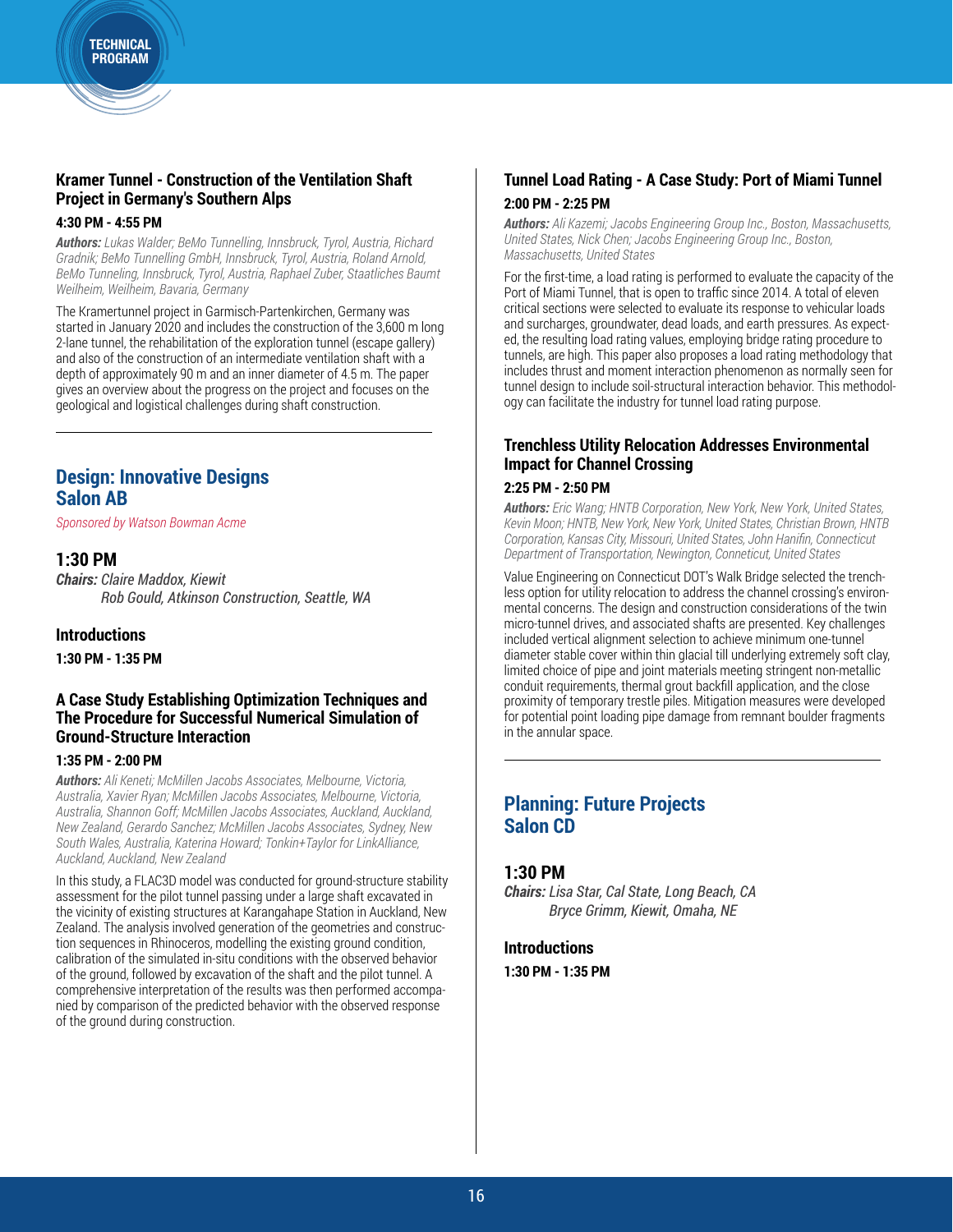### **Horizon Lateral: Reliability to Meet Community Needs Today and Tomorrow**

### **1:35 PM - 2:00 PM**

*Authors: Adriana Ventimiglia; Southern Nevada Water Authority, Las Vegas, Nevada, United States, Ray Brainard; Black & Veatch, Overland Park, Kansas, United States, Amanda Kerr; Black & Veatch, Denver, Colorado, United States*

Preliminary design is underway for a new Southern Nevada Water Authority project that will strengthen one of America's most reliable water systems by providing continued, reliable water service to existing and future customers. The Horizon Lateral is a \$1.6 billion water transmission pipeline including 7-10 miles of 108-inch finished diameter rock and soft-ground tunnels. The tunnels will traverse volcanic rock in or around the McCullough Range and the surrounding alluvial basin. The tunneling community will find complete relevance hearing about this critical infrastructure megaproject from a leading wholesale water utility owner with a proven track record for on-time, collaborative projects.

### **Design and Construction Challenges for the Ellicott City North Tunnel**

### **2:00 PM - 2:25 PM**

*Authors: Chris Nelsen; McMillen Jacobs Associates, Alexandria, Virginia, United States, Zachary Hollenbeck; Howard County, Department of Public Works, Colombia, Maryland, United States, Edward Cronin; Brown and Caldwell, Richmond, Virginia, United States, Christopher Brooks; McCormick Taylor, Inc, Baltimore, Maryland, United States, Dan Dobbels; McMillen Jacobs Associates, Burlington, Massachusetts, United States*

Recent historic floods have inundated the downtown area of Ellicott City, Maryland, resulting in loss of life and significant property damage. The City has developed the Safe and Sound Plan to reduce the risk of flooding in the historic district, which includes a proposed stormwater conveyance tunnel. The deep bedrock tunnel will be  $\sim$  5,800 feet long, with a minimum internal diameter of 15 feet. Major challenges to overcome include a zone of saprolite of undetermined extent, multiple near-surface structures, and minimal rock cover under an active railroad at the outfall, all while minimizing impacts to the public.

### **Commuter Rail Tunnel Alignment Studies for the Pennsylvania Avenue Extension, San Francisco**

#### **2:25 PM - 2:50 PM**

*Authors: Sarah Wilson; McMillen Jacobs Associates, San Francisco, California, United States, John Kaplin; McMillen Jacobs Associates, San Francisco, California, United States, Yana Waldman; San Francisco County Transportation Authority, San Francisco, California, United States, Luis Zurinaga, Zurinaga Associates, San Francisco, California, United States*

Plans are underway to extend commuter rail service underground into San Francisco. The Salesforce Transit Center (STC) was completed in 2018 and will serve as a new commuter rail station after two future connecting tunnel segments are completed. The southern segment is a 1.6-mile tunnel known as Pennsylvania Avenue Extension (PAX), which is currently in the planning stage with alternative alignments under evaluation including single bore versus twin bore options. This paper will discuss project challenges, including highly variable tunneling conditions in soil and rock, a congested urban project site with limited space for construction staging, alignment crossings of large existing buried infrastructure, and complicated interfaces with future and existing rail operations.

### **Planning for Emerging Technology Underground Connection Between Rancho Cucamonga Metrolink Station and Ontario International Airport**

#### **2:50 PM - 3:15 PM**

*Authors: Mike Wongkaew; HNTB, Bellevue, Washington, United States, Per Vilhelmsson; HNTB, New York, New York, United States, Brandon Kluzniak; HNTB, Los Angeles, California, United States*

**TECHNICAL** PROGRAM

Rail access to Ontario International Airport (ONT) has long been a goal of San Bernardino County Transportation Authority (SBCTA) to increase public transit options to ONT and provide incoming ONT passengers more access to San Bernardino County and the greater Southern California region. This paper describes the planning for the Design-Build-Operate-Maintain (DBOM) delivery of an emerging technology tunnel connection between the Rancho Cucamonga Metrolink station and ONT. The paper discusses key technical considerations, challenges, and opportunities; conceptual configuration development; and construction planning and establishment of the footprint for the underground connection.

### **Deep Rock Wastewater Tunnel in DelCo**

### **3:15 PM - 3:40 PM**

*Authors: Leszek Glodkowski; Mott MacDonald, LLC, Iselin, New Jersey, United States, Gary Snyder; Mott MacDonald, LLC, Philadelphia, Pennsylvania, United States, Dafydd Chandler; Mott MacDonald, Milissa Hirst; Mott MacDonald, LLC, Philadelphia, Pennsylvania, United States, Charles Hurst; Delware County Regional Water Quality Control Authority, Chester, Pennsylvania, United States*

The Delaware County Regional Water Quality Control Authority (DELCORA) will be adding tunnel infrastructure to it wastewater conveyance system. This program involves the construction of a conveyance/storage rock tunnel and related facilities. The proposed 11- foot (+/-) finished inner diameter, TBM excavated deep tunnel spans over 8.5 mi and lies 80'-120' below the surface, connected to the surface by six vertical shafts. Five vertical shafts provide access for construction and connections to collect flow. This presentation provides project details including data on the rock (gneiss, schist, etc) in which the tunnel will be constructed.

### **A Tunneled Solution for the Cemetery Brook Drain in Manchester, New Hampshire**

#### **3:40 PM - 4:05 PM**

*Authors: Mahmood Khwaja; CDM Smith, Waban, Massachusetts, United States, David Polcari; CDM Smith, Manchester, New Hampshire, United States, John Harper; CDM Smith, Manchester, New Hampshire, United States, Shawn Lavoie; CDM Smith, Boston, Massachusetts, United States, Frederick McNeill; City of Manchester, Manchester, New Hampshire, United States, Timothy Clougherty; City of Manchester, Manchester, New Hampshire, United States*

City of Manchester, NH, is embarking on one of its largest public works projects in history to construct a 12,000-foot-long, large-diameter, conveyance tunnel through downtown Manchester. This area is known for its challenging geology with undulating granitic bedrock profile overlain by fluvial deposits. Understanding the subsurface conditions is key to mitigating project risks, establishing plan and profile for the tunnel, and selecting the most cost-sensitive and technically appropriate tunneling method. This paper presents the project team's approach for conducting the ground investigation, developing preliminary subsurface profile, and for the considerations for selecting the tunneling method.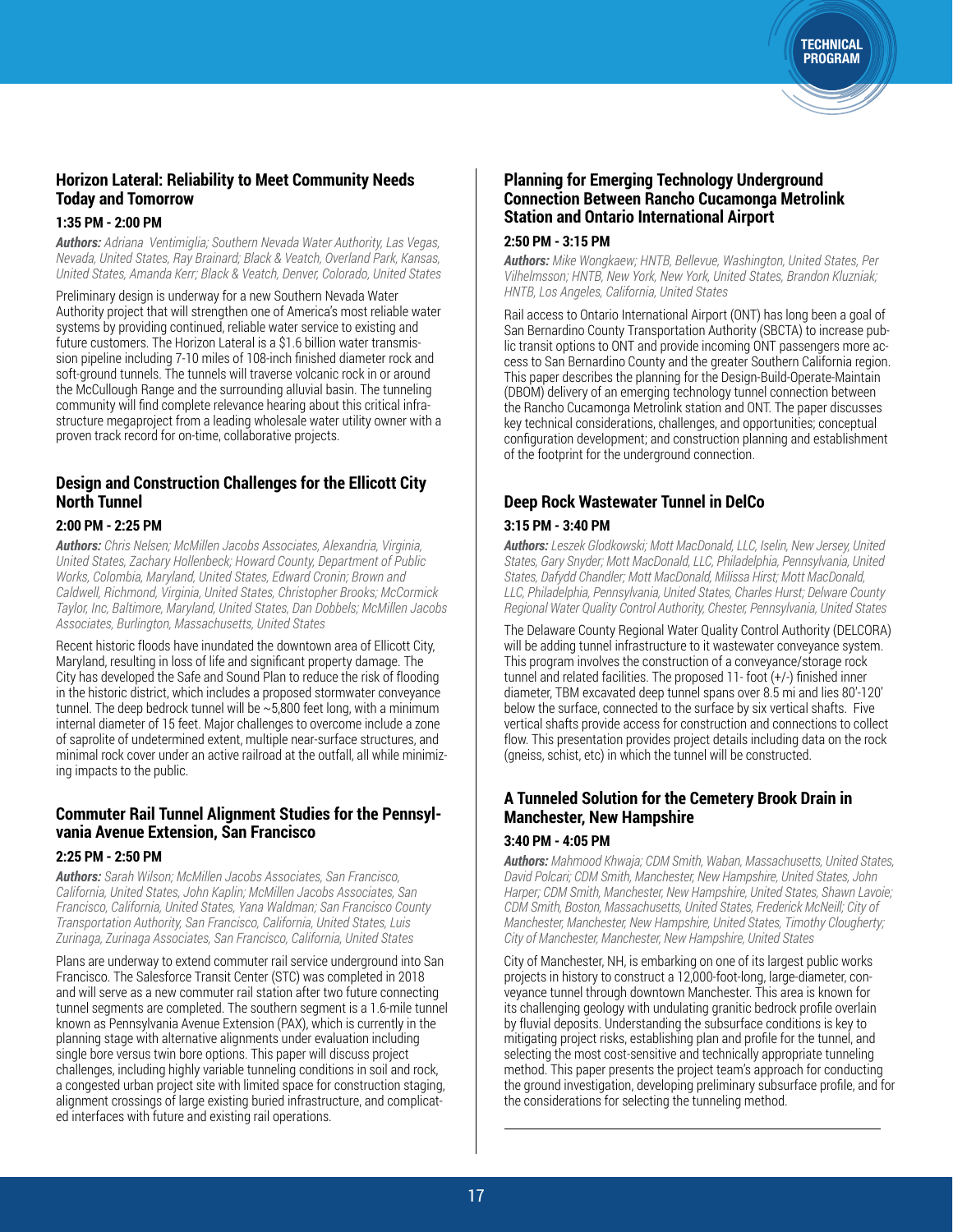**TECHNICAL** PROGRAM

### **Technology: Design Innovations Salon G**

### **1:30 PM**

*Chairs: Everett Litton, WSP, Saint Louis, MO Shawn Coughlin, Keller, Rockaway, NJ*

### **Introductions**

**1:30 PM - 1:35 PM**

### **Soil Conditioning for Potomac Group Soils in Washington DC 1:35 PM - 2:00 PM**

*Authors: Raffaele Aliberti; The Lane Construction Corporation, Seattle, Washington, United States, Elisa Comis; McMillen Jacobs, Alexandria, Virginia, United States, Moussa Wone; District of Columbia Water and Sewer Authority (DC Water), Washington, District of Columbia, United States DC Water's Clean Rivers (DCCR)*

This program involves the construction of approximately 18 miles of CSO tunnels in Potomac Group soils in the Washington DC area. Soils include an upper predominantly Over- consolidated fine grained plastic material facies (P/A) and lower predominantly coarse-grained facies (PTX). As earth pressure balance (EPB) Tunnel Boring Machines (TBMs) are mainly used in such soils, the correct approach to soil conditioning can make a considerable difference in TBM performance. Soil conditioning laboratory tests are often completed during the planning phase prior to TBM excavation to develop a baseline for soil conditioning, reduce risks, minimize costs, and improve performance. However, only a few basic tests are standardized to date, and conditioning regimes are fine-tuned during the mining phase. The paper illustrates the effort carried out to identify the correct soil conditioning regime for both PA and PTX facies to improve TBM overall performance and reduce ground movement during the excavation of the Northeast Boundary Tunnel (NEBT) in Washington DC.

### **Predicting Utilization Rate of Hard Rock Slurry TBMs by Discrete Event Simulation Model**

#### **2:00 PM - 2:25 PM**

*Authors: Tala Tahernia; Colorado School of Mines, Golden, Colorado, United States, Jamal Rostami; Colorado School of Mines, Golden, Colorado, United States, Anuradha Khettwal, Colorado School of Mines, Golden, Colorado, United States, Lance Waddell, Lane Construction Corporation*

The estimation of TBM utilization could be tricky due to uncertainty involved in the occurrence and duration of downtimes and uniqueness of projects. The CSM-2020 developed by Earth Mechanics Institute team uses single and double shield TBM database in a discrete event simulation model to predict machine utilization. In current study, CSM-2020 was modified to simulate the workflow of slurry TBMs. The operating principle of these TBMs is different than open-mode TBMs. The model was verified by comparing results with a recently completed project in the US. The final model offers estimating utilization for different projects with available geological information.

### **Applications of Artificial Intelligence in Tunnel Design and Construction**

### **2:25 PM - 2:50 PM**

*Authors: Kumar Bhattarai; HNTB Corporation, Frisco, Texas, United States, Gunjan Bhattarai, University of Texas at Austin, Austin, Texas, United States*

Recently, there has been enormous increase of interest in artificial intelligence and associated machine learning applications by researchers, government agencies, and the underground construction industry. These tools have been heralded and their potential used to automate the design and construction processes and boost productivity, safety, quality, and operational stability. This paper presents applications of artificial neural networks (ANNs) in ground characterization, ground support prediction, risk projection and reduction, and productivity enhancement in the realm of TBM operations. The paper further investigates ANN use in fusion of gathered information to automate TBM operations and reduce risks of tunneling to overlying structures.

### **Breaking Conway's Law: Getting the Benefits from Integrated Design Automation**

#### **2:50 PM - 3:15 PM**

*Authors: Anthony Harding; Jacobs, South Brisbane, Queensland, Australia, Brian Boye; Jacobs, Cardiff, Cardiff, United Kingdom, David Wright; Jacobs, Birmingham, West Midlands, United Kingdom, Jerome Chamfray; Jacobs, London, London, United Kingdom*

Conway's Law states that unless we intentionally design automation tools around what we actually need, we will simply replicate our existing processes. While we may achieve some savings this way, there is an opportunity for greater benefits if we re-imagine the way we, as an industry, do design. This paper examines current technology and shows how even small departures from merely encoding what we currently do could reap significant benefits. From these examples a framework is developed for a new approach to automation that will allow us to design more quickly, to a higher quality, and communicate outcomes more effectively.

### **How Correct Are Geostatistical Models in Predicting Soil Transitions?**

#### **3:15 PM - 3:40 PM**

*Authors: Rajat Gangrade; Colorado School of Mines, Golden, Colorado, United States, Hongjie Yu; Colorado School of Mines, Golden, Colorado, United States, Mike Mooney; Colorado School of Mines, Golden, Colorado, United States*

Transitions between geological/geotechnical soil units will have a critical impact on the operation and performance of a tunnel boring machine (TBM). Probabilistic modeling has been used to predict the soil transition locations within the tunnel envelope. This paper presents two unique case studies where the results from the probabilistic modeling are compared to the as-encountered ground conditions derived from the actual TBM data. The assessment enhances the confidence in probabilistic modeling of soil conditions within tunnel envelope, thus improving ground awareness for efficient tunnel construction, minimizing claims due to unforeseen conditions, and decision-making on tunnel projects.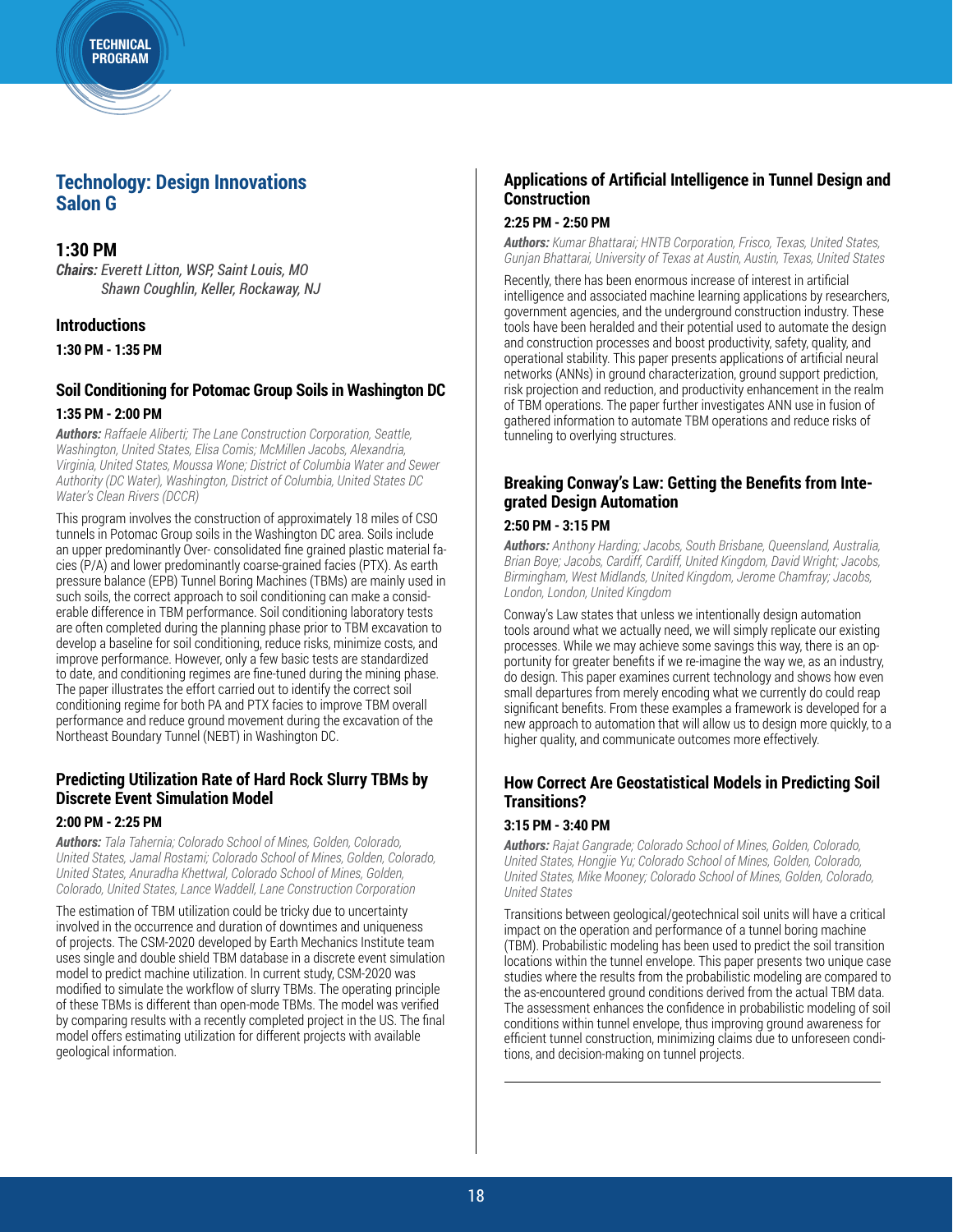### **WEDNESDAY, JUNE 22, 2022 | Morning Sessions**

### **Case Histories: Geotechnical & Contracting Cases Salon H**

### **8:30 AM**

*Chairs: Daniel Yu, LA Metro, Los Angeles, CA Paul Headland, Aldea Services, Frederick, MD*

#### **Introductions**

**8:30 AM - 8:35 AM**

### **Analysis of Near Field Vibration Monitoring in Construction Blasting**

#### **8:35 AM - 9:00 AM**

*Authors: Jim Buckley; Guy F. Atkinson Construction, Decatur, Georgia, United States, Robert Cidlik; Guy F. Atkinson Construction, College Park, Georgia, United States, Ryan Sibley; Missouri University of Science and Technology, College Park, Georgia, United States, Thomas Pallua; McMillen Jacobs Associates, Seattle, Washington, United States, Joe Schrank; McMillen Jacobs Associates, Nashville, Tennessee, United States, Scott Giltner; DynoConsult, Louisville, Kentucky, United States*

Due to variation in rock type and site conditions, it is important to create site specific prediction models for peak particle velocity (PPV) and understand instrumentation mounting locations to better interpret the readings provided following blasting operations. The Atlanta Airport is expanding the section of underground tunnels for the Plane-Train and drill and blast operations were determined the suitable method of excavation for the project. Extensive work was done to begin creating prediction models and determining levels of concern based on readings from various types of instrumentation. This paper analyzes the effect of close quarters construction blast vibrations and observed frequency spectrum on existing structures with data from twenty-two (22) different seismographs mounted in various locations and ground conditions.

### **Hybrid Shoring Design for the Courthouse Commons Tunnel in San Diego, California: Controlling and Predicting Ground Movements**

**TECHNICAL** PROGRAM

#### **9:25 AM - 9:50 AM**

*Authors: Leigh Anne Zhang; McMillen Jacobs Associates, San Francisco, California, United States, Jeremy Stone; McMillen Jacobs Associates, Pasadena, California, United States, Maryam Motamed; McMillen Jacobs Associates, Pasadena, California, United States*

Controlling and predicting ground movements are essential to the design of shoring systems. The Courthouse Commons tunnel in San Diego, California, included a 56-foot-deep temporary shaft as a launching point for tunneling using the Sequential Excavation Method (SEM). The shaft was unique in that it was surcharged on one wall by an 11-story building and employed a hybrid support of excavation design. An array of geotechnical instrumentation was used to monitor the lateral and vertical movements at the ground surface.

This paper compares the measured ground movement and the computed ground settlement using traditional geotechnical methodologies.

### **Implementation of Vibration Monitoring to Improve Blast Design for the Mitchell Point Crossing**

#### **9:50 AM - 10:15 AM**

*Authors: Sean Sundermann; Kilduff Underground Engineering, Denver, Colorado, United States, Nathaniel White; Kilduff Underground Engineering, Denver, Colorado, United States, Randy Zeiger; LRL Construction, Tillamook, Oregon, United States, Justin Laviolette; LRL Construction, Tillamook, Oregon, United States, Dan*  Laviolette; LRL Construction, Tillamook, Oregon, United States, Todd Kilduff; Kilduff *Underground Engineering, Denver, Colorado, United States*

The Mitchell Point tunnel is a part of several ongoing efforts to connect the 12-mile-long Historic Columbia River trail between Mitchell Point Outlook to Mitchell Point Drive. The tunnel lies inside the Mitchell Spur entablature basalt geologic feature, extending 647 linear feet utilizing a typical horseshoe section with a height of 14.5 feet. The Oregon Department of Transportation (ODOT) required proper vibration control to minimize potential impacts to Interstate 84 and Union Pacific rail immediately below the tunnel excavations and sensitive, rare plants. The method of designing the vibration monitoring program and the results of its implementation show the iterative process of using monitoring to improve blast design as excavation proceeds, such as reducing air overpressure and COVID-related supply chain-constraints.

### **Karst Feature Investigation, Mitigation Design, Specification and Contract Provisions**

#### **10:15 AM - 10:40 AM**

*Authors: Chris Breeds; SubTerra, Inc., North Bend, Washington, United States, Mark Bush; Tetra Tech, Irvine, California, United States, Alissa Lockett; San Antonio Water System, San Antonio, Texas, United States*

CWIP Segment 5-1 was the final segment of a Regional Water Supply project that now transfers water from Burleson County to northerb San Antonio replacing 25% of that City's water supply. CWIP 5-1 included three tunnel reaches totaling 10,350-ft and 5 shafts that were constructed insie the City in an area known to contain large karst features. This paper describes site work used to investigate the alignment for karst features, manag potential environmental impacts, develop the contract package required for mitigation and the means and methods that were used to mitigate the large karst features that were encountered.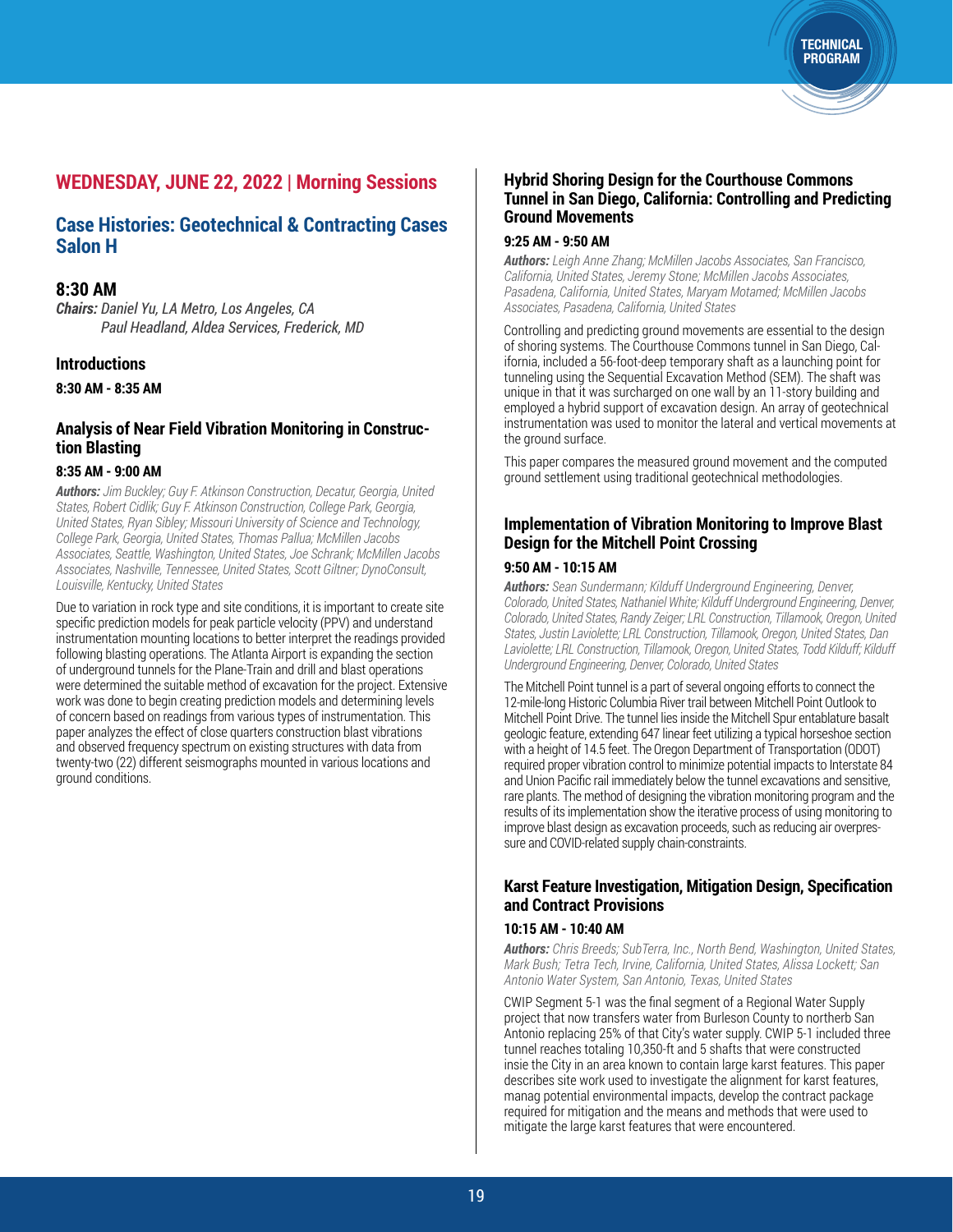### **Design: Numerical Modeling Salon AB**

*Sponsored by Watson Bowman Acme*

TECHNICAL PROGRAM

### **8:30 AM**

*Chairs: Kim Wilson, LA Metro, Los Angeles, CA Franz Wilhelmstoetter, Dr. Sauer, Herndon, VA*

#### **Introductions**

**8:30 AM - 8:35 AM**

#### **Analytical Behaviour of a Tunnel with Rock Bolts and Shotcrete During an Extreme Fire Event**

#### **8:35 AM - 9:00 AM**

*Authors: Justin Arifin; McMillen Jacobs Associate, Docklands, Victoria, Australia, Dean Newman; McMillen Jacobs Associates, Docklands, Victoria, Australia, Mark Trim; McMillen Jacobs Associates, Sydney, New South Wales, Australia, Michael Behrens; McMillen Jacobs Associates, Docklands, Victoria, Australia* 

Road tunnels in recent infrastructure projects in Sydney, Australia, are designed to have a fire resistance level of either 4-hour cellulosic fire or 2-hour hydrocarbon fire. Where permanent ground support for tunnels consists of systematic rock bolts and a thin layer of shotcrete, it is important to ensure that during and after the fire event[MJ1] the ground support is designed/predicted not to pose risks to the tunnel occupant. The global behavior of the ground support can be predicted using finite element analysis, and its resistance is derived with consideration of the material strength degradation due to the elevated temperature.

# **Lateral Rock Load Estimation for Cut and Cover Structures**

#### **9:00 AM - 9:25 AM**

*Authors: Charles Stone; HNTB, New York, New York, United States, Eric Wang; HNTB, Newark, New Jersey, United States*

A method for estimating geotechnical rock loads in shallow cut and cover subway stations is presented. Localized geotechnical conditions lead to extreme variation of potential rock loadings within the excavation depth on retaining walls for structures. Actual lateral rock stress on these structures can range from zero to over four times the vertical in-situ rock stress. Primary factors affecting the actual lateral stress include intact and rock mass mechanical properties, excavation sequence, localized tectonic conditions, and potential future adjacent structures. The recommended approach applies Terzaghi's method during concept design, followed by UDEC modelling and stress measurement during final design.

### **Groundwater Pressure Consideration on Partially Drained Tunnel Lining Rehabilitation Design**

#### **9:25 AM - 9:50 AM**

*Authors: Young Park; AECOM, New York, New York, United States, Irwan Halim; AECOM, Chelmsford, Massachusetts, United States, Paul Roy; AECOM, New York, New York, United States*

New tunnel lining was designed for rehabilitation of existing unlined Weehawken Tunnel in New Jersey. Structural assessment using beam spring models was performed for the lining design as drained structure at the invert with waterproofing umbrella. Empirical FHWA guideline was typically adopted for design hydraulic pressures, which recommends full hydrostatic at the crown and ten to twenty-five percent gradual reduction in pressure toward the invert. Finite element seepage analyses were conducted for the actual conditions based on anticipated drainage behind the lining and impact on the structural design.

Considerations will be provided on the existing guideline for design hydrostatic pressures.

### **Planning: Project Design Salon CD**

### **8:30 AM**

*Chairs: Paul Dutton, Mott MacDonald, Seattle, WA Aswathy Sivaram, Black and Veatch, Markham, ON*

### **Introductions**

**8:30 AM - 8:35 AM**

# **Characterizing Gassy Ground and Its Importance**

#### **8:35 AM - 9:00 AM**

*Authors: Barry Doyle; Stantec, Mequon, Wisconsin, United States, Emma Ross; Stantec, Mequon, Wisconsin, United States*

This paper presents a 20-year global account of tunneling in gassy ground demonstrating a high probability of schedule delays, cost overruns, worker injuries and fatalities. Gas is often characterized in terms immaterial to design of effective ventilation systems. Consequently, control measures deployed in tunnels bear little relation to manner of entry or rate of inflow at a particular site. Cultural factors play a role in these failures. This paper describes screening a site for hazardous gas to determine if targeted investigation is warranted, and characterizing gas in a manner that provides a basis for design of effective control measures.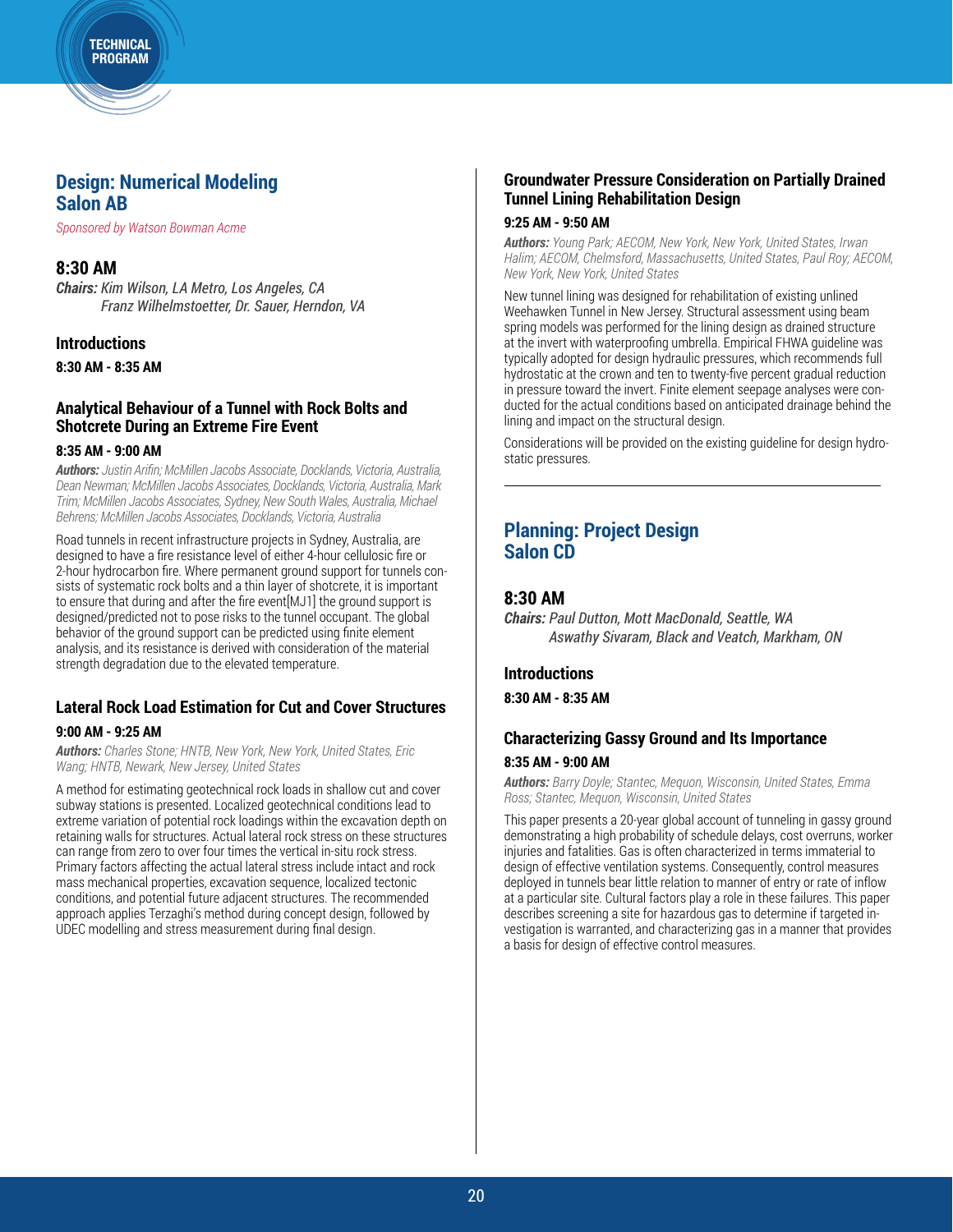### **Connecting Three Pump Stations, with Tunnels, on an Island, in Charleston, SC**

#### **9:00 AM - 9:25 AM**

*Authors: Kyle White; Black & Veatch, Summerville, South Carolina, United States, Donald Benjamin; Charleston Water System, Charleston, South Carolina, United States, Stephen O'Connell; Black & Veatch, Charleston, South Carolina, United States, Justin Kolster; Super Excavators Inc., Menomonee Falls, Wisconsin, United States*

Expansion of the Plum Island Wastewater Treatment Plant requires interconnection of three operating pump stations using only two existing 10-ft diameter shafts for access. These two existing shafts require additional support to allow access 130 feet below grade. Interconnection requires rehabilitation of an existing tunnel, excavation of two new tunnels, and abandonment of additional existing tunnels. Construction has discovered unexpected conditions at the two connection points exposed to date. The CMAR contracting method has effectively accommodated discussion and allocation of risk during preconstruction and construction services.

### **REM de l'Est Project in Montreal**

### **9:25 AM - 9:50 AM**

*Author: Verya Nasri; AECOM, New York, New York, United States*

REM de l'Est is a new mega project in Montreal including 32 kilometers of automated light rail and 23 stations with a cost of about \$10 billion CAD. The project includes 6 miles of 32 ft excavated diameter single bore double track TBM tunnel and 8 underground stations. A hybrid TBM will be used to bore though the limestone and shale rock and alluvium soil of downtown Montreal. 2 stations will be built in cavern and the 6 others in cut and cover. REM de l'Est project is currently under design and will be issued for bid during 2022.

### **Technology: Digital Technology Salon G**

#### **8:30 AM**

*Chairs: Tolga Togan, WSP, Newark, NJ Anna Crockford, Brierley Associates*

**Introductions** 

**8:30 AM - 8:35 AM**

### **Development of the ITA BIM in Tunneling Guideline for Bored Tunnels**

TECHNICAL PROGRAM

### **8:35 AM - 9:00 AM**

*Authors: Vojtech Ernst Gall; Gall Zeidler Consultants, New York, New York, United States, Wolfgang Angerer; Jacobs, Dubai, United Arab Emirates, Jacob Grasmick; Maxwell GeoSystems, Golden, Colorado, United States, Jurij Karlovšek; The University of Queensland, Brisbane, Queensland, Australia, Hichem Zammit; Bouygues Travaux Publics, Guancourt, France*

The International Tunneling Association (ITA) Working Group (WG) 22 "Information Modelling in Tunneling" is developing a guideline for the implementation of Building Information Modeling (BIM) concepts for Bored Tunneling Projects. The guideline will primarily cover the use of BIM during the conceptual and delivery phases of a project. It will provide Owners with an introduction to BIM as well as an overview of the current capabilities of BIM and a guide for implementation. Current planning foresees publication of the document in 2022. This paper describes the need for the guideline, its development process, and provides a preview of its contents.

### **The Use of Cloud Based Geotechnical Software During the Final Design of the New Haven Downtown Storm Sewer Infrastructure Improvement Project**

#### **9:00 AM - 9:25 AM**

*Authors: Michael Schultz, Gregory Sanders; CDM Smith, Kansas City, Missouri, United States*

The City of New Haven is planning to construct the Downtown Storm Sewer Infrastructure Improvement project to mitigate on-going stormwater flooding in the Long Wharf District. The proposed project includes a 685 cubic feet per second (cfs) stormwater pump station; and a 975 meter (3,200 linear feet) long tunnel segment with an internal diameter of 3.0 meters (120-inches). This paper presents the aspects of the final design and the use of new tools and techniques to investigate ground conditions and the existence of underground structures from the historic waterfront area. The use of OpenGround Cloud software for data collection direct inputs from the lab and transferring data into other applications (CADD programs) to make better and more efficient us of the data collected is also discussed.